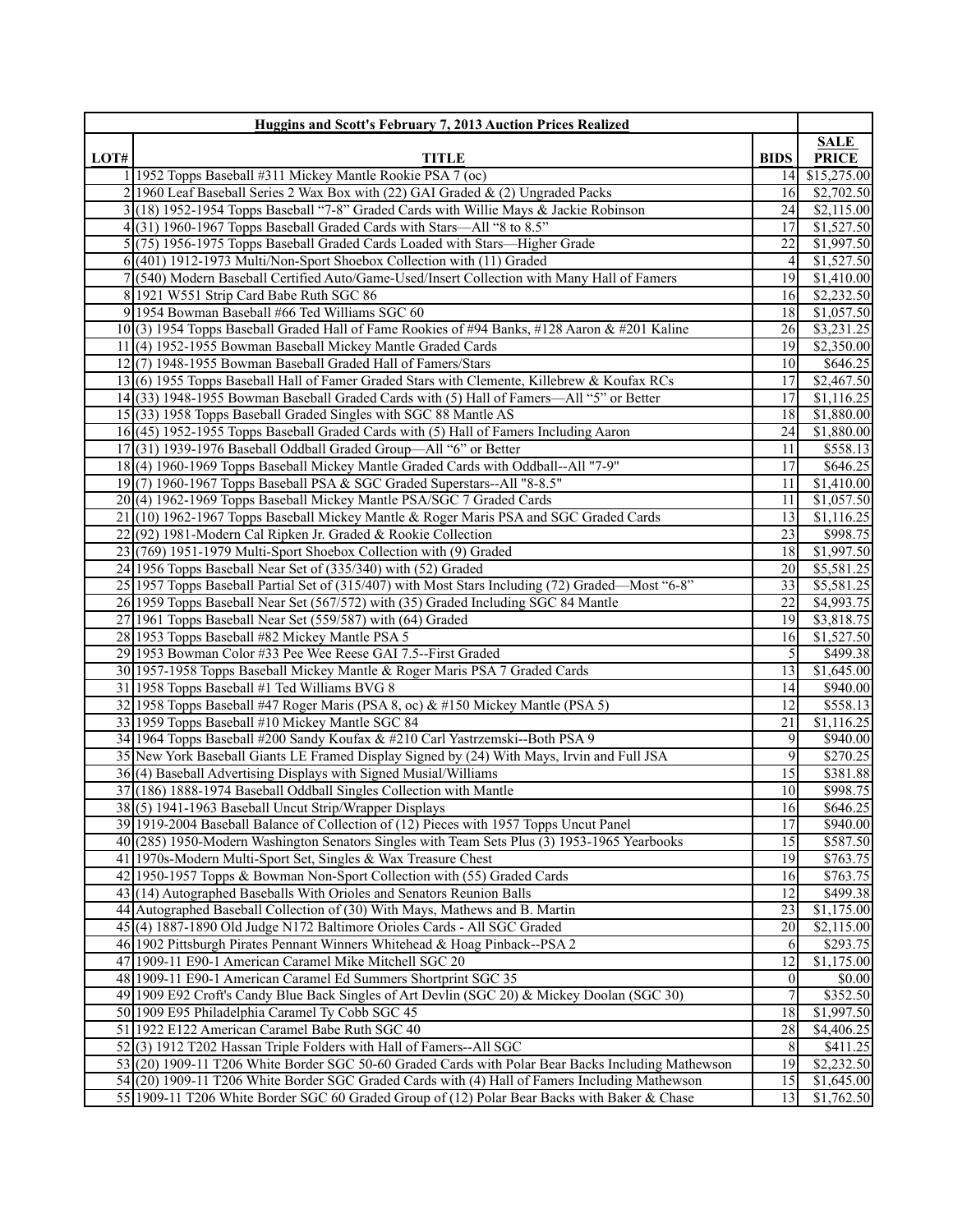| 56 1909-11 T206 White Borders Ty Cobb (Red Portrait) SGC 45 with Polar Bear Back                      | 13              | \$1,410.00           |
|-------------------------------------------------------------------------------------------------------|-----------------|----------------------|
| 57 1909-11 T206 White Borders Bill Sweeney (Missing Red Ink) SGC 35--Only Graded by SGC               | 10              | \$1,527.50           |
| 58 1909-11 T206 White Borders of Cobb (SGC 40) & Mathewson (SGC 50)                                   | $\mathcal{F}$   | \$1,527.50           |
| 59(3) 1909-11 T206 White Border Hall of Famers with Ty Cobb, Walter Johnson & Cy Young--All SGC       | 10              | \$1,057.50           |
| $60(4)$ 1909-11 T206 White Border SGC 80 Graded Cards with Polar Bear Backs                           | 9               | \$940.00             |
| 61(4) 1909-11 T206 White Border SGC 70 Graded Cards with Brown & Chase--All Polar Bear Backs          | 6               | \$763.75             |
| 62 1909-11 T206 White Borders Walter Johnson & 1911 T205 Gold Borders Christy Mathewson--SGC Authen   | 13              | \$763.75             |
| 63 (55) 1909-11 T205 Gold Border & T206 White Borders with (33) Graded Including Hall of Famers & SPs | 16              | \$2,232.50           |
| 64(26) 1910 T205 Gold Border PSA Graded Cards--Mostly Polar Bear Backs                                | 17              | \$998.75             |
| 65 1911 Polar Bear T205 Ty Cobb - SGC 40                                                              | 14              | \$940.00             |
| 66(9) 1910 T205 Gold Border PSA 5-6 Graded Singles                                                    | 21              | \$1,292.50           |
| 67 1911 T205 Gold Borders (Piedmont Back) Ty Cobb SGC 35                                              | 14              | \$881.25             |
| 68 1909-11 T206 White Borders Ty Cobb (Bat On Shoulder) SGC 40                                        | 16              | \$1,527.50           |
|                                                                                                       |                 |                      |
| 69 1909-11 T206 White Borders Ty Cobb (Green Portrait) SGC 30                                         | 13              | \$1,116.25           |
| 70 1909-11 T206 White Borders Cy Young (Portrait)--SGC 60                                             | 9               | \$1,762.50           |
| 71 1909-11 T206 White Borders Christy Mathewson (Dark Cap) with Polar Bear Back--SGC 50               | 10 <sup>1</sup> | \$705.00             |
| 72 1905 Philadelphia Athletics Team Postcard with Spectators in Background PSA 1--Only Graded         | 6               | \$381.88             |
| 73 1933 Sport Kings Gum #1 Ty Cobb SGC 40                                                             | 15              | \$646.25             |
| 74 1933 Goudey Baseball #1 Benny Bengough SGC 40                                                      | 9               | \$211.50             |
| 75 1940 Play Ball #27 Ted Williams SGC 82                                                             | 12              | \$998.75             |
| 76 1923-24 Billiken Cuban John (Pop) Lloyd SGC 30 [reserve met]                                       | 11              | \$7,637.50           |
| 77 1923-24 Billiken Armando Marsans SGC 40--Cuban Hall of Famer                                       | 8 <sup>l</sup>  | \$352.50             |
| 78 1923-24 Billiken Isidro Fabre SGC 35--Cuban Hall of Famer                                          | 4               | $\overline{$270.25}$ |
| 79 1923-24 Billiken Bartolo Portuondo SGC 20--Cuban Hall of Famer                                     | $\sqrt{2}$      | \$246.75             |
| 80 1923-24 Billiken Cuban Ernie Krueger SGC 10                                                        | 1               | \$117.50             |
| 81 1923-24 Billiken Cuban Red Ryan SGC 10                                                             | 5 <sub>l</sub>  | \$164.50             |
| $82(26)$ 1933 R305 Tattoo Orbit Singles with $(21)$ SGC Graded                                        | 11              | \$998.75             |
| 83 1932 U.S. Caramel #32 Babe Ruth PSA 1                                                              | 12              | \$998.75             |
| 84 1933 Sport Kings Gum #2 Babe Ruth SGC 20                                                           | 15              | \$940.00             |
| 85 1935 Diamond Stars: #66 Ducky Medwick (PSA 7) and #68 Sam Leslie (PSA 8)                           | $\vert 4 \vert$ | \$381.88             |
| 86 1935 Diamond Stars: #47 Cliff Bolton and #51 John Whitehead - Both PSA 8                           | $\vert 4 \vert$ | \$381.88             |
| 87(10) 1934-36 Diamond Stars SGC Graded Singles with (4) Hall of Famers--Mostly High Numbers          | 8               | \$998.75             |
| 88 1933-1940 Goudey and Play Ball Lot of (6) Graded Cards With Foxx and Grove                         | 14              | \$1,175.00           |
| 89(3) 1939 Play Ball SGC Graded Hall of Famers with DiMaggio, Dickey & Williams                       | 22              | \$1,527.50           |
| 90(90) 1952 Topps Baseball PSA 5-6.5 Graded Cards—All Different                                       | 14              | \$2,820.00           |
| 91 1952 Topps Baseball Starter Set of (98) PSA Graded Cards                                           | 11              | \$1,645.00           |
| 92 1952 Topps Baseball Low Number Red Back Group of (42) PSA Graded Cards with Snider                 | 11              | \$646.25             |
| 93(40) 1952 Topps Baseball Black Backed Low Numbers with (6) Hall of Famers--All PSA Graded           | 9               | \$763.75             |
| 94(23) 1952 Topps Baseball PSA Graded Cards with (5) High Numbers Including Dickey                    | 14              | \$940.00             |
| 95 1952 Topps Baseball High Number Group of (19) PSA 4 Graded Cards                                   | 12              | \$4,112.50           |
| 96(11) 1952 Topps Baseball High Numbers with Dressen--All PSA 3                                       | 18              | \$1,997.50           |
| 97(6) 1952 Topps Baseball High Numbers with Groat--All PSA 1-2                                        | 14              | \$881.25             |
| 98(4) 1952 Topps Baseball High Number Stars--All PSA 4                                                | 19              | \$1,292.50           |
| 99 1952 Topps Baseball Graded High Number Group of (3) with Dick Williams                             | 12              | \$822.50             |
| 100 1949 Bowman Baseball #84 Roy Campanella Rookie BVG 7.5--None Better                               | 6               | \$646.25             |
| 101 1953 Bowman Color #32 Stan Musial BVG 7.5                                                         | 8 <sup>l</sup>  | \$499.38             |
| 102 1953 Bowman Color #44 Berra/Bauer/Mantle (BVG 7.5) & 1967 Topps #150 Mickey Mantle (GAI 7.5)      | 8               | \$763.75             |
| 103 1954 Topps Baseball #94 Ernie Banks Rookie BVG 8--None Better                                     | 4               | \$2,232.50           |
| 104(2) Bowman Baseball Bob Feller Cards with 1949 (GAI 8) and 1955 (GAI 9)                            | $\overline{1}$  | \$470.00             |
| 105 1948-49 Leaf Baseball #70 Honus Wagner - GAI First Graded 8                                       | 1               | \$470.00             |
| 106 1951 Washington Senators Eastern Air Ad Postcard - SGC 84                                         | $\vert 0 \vert$ | \$0.00               |
| 107 1952 Bowman Baseball #101 Mickey Mantle SGC 50                                                    | $\overline{15}$ | \$763.75             |
| 108 1952 Topps Baseball #314 Roy Campanella High Number - PSA 5                                       | 21              | \$1,292.50           |
| 109 1952 Topps Baseball #333 Pee Wee Reese High Number--PSA 4                                         | 12              | \$646.25             |
| 110 1953 Topps Baseball #220 Satchel Paige - GAI 8.5                                                  | $\overline{0}$  | \$0.00               |
| 111 1954 Topps Baseball #128 Henry Aaron Rookie SGC 80                                                | 12              | \$1,057.50           |
| 112 1954 Red Heart Dog Food Mickey Mantle - PSA 7                                                     | 23              | \$1,410.00           |
| 113 1957 Topps Baseball Bazooka 3/4 Checklist--PSA 4                                                  | 7 <sup>1</sup>  | \$258.50             |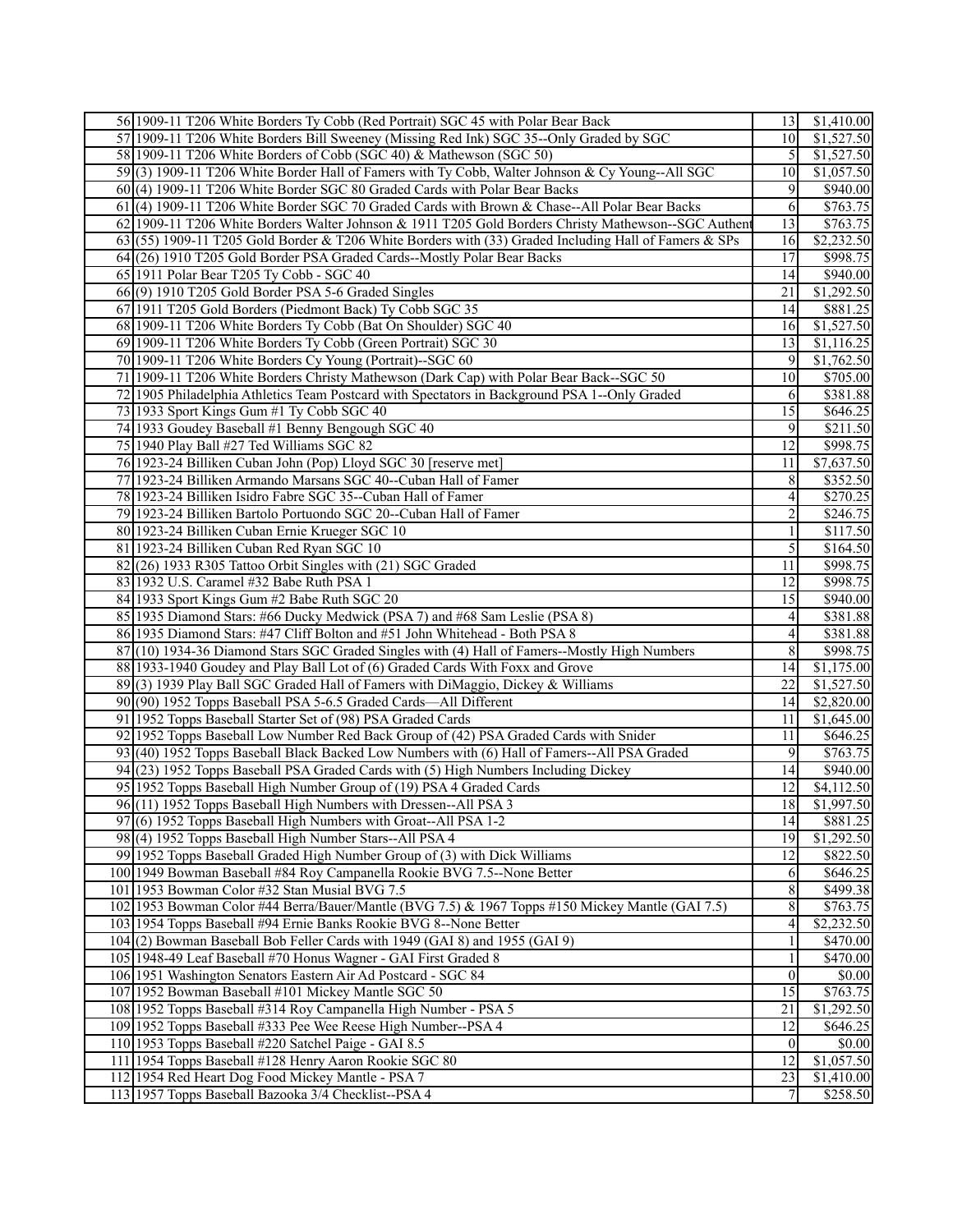|                                                     | 114(10) 1961 Golden Press Graded Cards with DiMaggio & Gehrig--All "8.5-9"                               | 7               | \$352.50               |
|-----------------------------------------------------|----------------------------------------------------------------------------------------------------------|-----------------|------------------------|
| 115 1962 Topps Baseball #300 Willie Mays - GAI 8.5  |                                                                                                          | 5               | \$587.50               |
|                                                     | 116 1968 Topps Baseball #150 Roberto Clemente & #330 Roger Maris--Both SGC 88                            | 9               | \$293.75               |
|                                                     | 117(3) 1954 New York Journal-American Willie Mays SGC Graded Cards                                       | 17              | \$1,527.50             |
|                                                     | 118 1955-1963 Bowman and Topps Baseball Graded Stars Lot of (10) With Mantle and J. Robinson             | 19              | \$1,410.00             |
|                                                     | 119 (32) 1962-1963 PSA Graded Salada-Junket Coins With Mays and Hodges                                   | 11              | \$705.00               |
|                                                     | 120(8) 1961-1969 Topps Baseball Baltimore Orioles--All SGC 84-92                                         | $\overline{7}$  | \$323.13               |
|                                                     | $121(18)$ 1975 Topps Baseball SGC 92-96 Graded Stars                                                     | $\overline{5}$  | \$323.13               |
| 122(25) 1978 Topps Baseball SGC 96 Graded Stars     |                                                                                                          | $\overline{3}$  | \$258.50               |
| $123(25)$ 1982-2004 Baseball Superstar Graded Cards |                                                                                                          | 10              | \$940.00               |
| 124 1990 Topps Baseball USA George Bush PSA 8       |                                                                                                          | 15              | \$3,525.00             |
|                                                     | 125 1934 Goudey Baseball Complete PSA Graded Set of (96) Cards--#15 on Registry [reserve met]            | 9               |                        |
|                                                     |                                                                                                          | 27              | \$11,750.00            |
|                                                     | 126 1911 Monarch Typewriter Philadelphia Athletics Complete Set of (6) Postcards--Only Graded by PSA     |                 | \$4,700.00             |
|                                                     | 127 1933 Goudey Baseball Complete Set of (239) Cards                                                     | 19              | \$7,050.00             |
|                                                     | 128 1935 Goudey Four-in-One Near Set of (31/36) Cards with (15) Graded                                   | 11              | \$1,116.25             |
|                                                     | 129 1936-1937 Four-on-One Exhibits Complete 16-Card Display with Gehrig & DiMaggio                       | $\,8$           | \$381.88               |
|                                                     | 130 1939 & 1940 Cincinnati Reds Team Card Near/Partial Sets                                              | $\overline{7}$  | \$258.50               |
|                                                     | 131 1949 Bowman Baseball PSA Graded Near Set of (235/240) with PSA 6 Paige RC                            | 12              | \$7,637.50             |
|                                                     | 132 1955 Topps Baseball Near Set of (179/206) Cards with All Major Rookies                               | 18              | \$2,115.00             |
|                                                     | 133 1956 Topps Baseball Gray Back Complete Set (340/340) with (7) Graded Plus (2) Checklists             | 14              | \$3,231.25             |
|                                                     | 134 1956 Topps Baseball Complete Set (340/340) with (4) SGC Graded Keys Plus Checklist                   | 19              | \$3,231.25             |
| 135 1956 Topps Baseball Near Set (318/340)          |                                                                                                          | 19              | \$2,702.50             |
|                                                     | 136 1959 Fleer Ted Williams Complete Set (80/80) with SGC 88 #68 Ted Signs                               | 26              | \$2,115.00             |
|                                                     | 137 1960 Topps Baseball Complete Set (572/572) with (39) Graded Stars [reserve not met]                  | 13              | \$0.00                 |
| 138 1961 Topps Baseball Complete Set of (587)       |                                                                                                          | 12              | \$1,997.50             |
|                                                     | 139 1962 Topps Baseball Complete Set of (598) With (5) PSA Graded, (9) Variations and (7) Duplicates     | $\overline{24}$ | \$5,287.50             |
|                                                     | 140 1963 Topps Baseball Complete Set (576/576) with (8) SGC 84-88 Graded Keys with SGC 84 Rose RC        | 29              | $\overline{$6,462.50}$ |
|                                                     | 141 1964 Topps Baseball Coins Complete Set (164/164) Plus All (3) Variations                             | 12              | \$763.75               |
|                                                     | 142 1965 Topps Baseball Complete Set of (598) Cards with (4) SGC Graded Keys Including SGC 84 Carlton RC | 30 <sup>1</sup> | \$4,406.25             |
| 143 1965-1967 Topps Baseball Near Set Run           |                                                                                                          | 18              | \$2,820.00             |
|                                                     | 144 1967 Topps Baseball Near Set (601/609) with (6) SGC Graded                                           | 25              | \$3,231.25             |
|                                                     | 145 1968 Topps Baseball Complete Set (598/598) with SGC 92 Mantle & SGC 86 Ryan RC                       | 18              | \$2,467.50             |
|                                                     | 146 1968 Topps Baseball Complete Set of (598) Cards with (3) SGC Graded Keys                             | 15              | \$1,057.50             |
|                                                     | 147 1969 Topps Baseball Complete Set of (664) - Very Clean!                                              | 31              | \$2,937.50             |
| 148 1968, 1969 & 1971 Topps Baseball Near Sets      |                                                                                                          | 16              | \$1,116.25             |
| 149 1970 & 1972 Topps Baseball Complete Sets        |                                                                                                          | 17              | \$1,880.00             |
|                                                     | 150 1971 Topps Baseball Complete Set (752/752) with (3) PSA Graded Keys                                  | 33              | \$2,702.50             |
|                                                     | 151 1971 Dell Baseball Stamp Set of (24/24) Teams in Original Box                                        | 17              | \$528.75               |
| 152 1972 & 1975 Topps Baseball Complete/Near Sets   |                                                                                                          | 14              | \$763.75               |
|                                                     | 153 1973 Topps & (2) 1975 Topps Mini Baseball Complete Sets                                              | 38              | \$2,585.00             |
| 154 1973-1977 Topps Baseball Complete Set Run       |                                                                                                          | 14              | \$1,175.00             |
|                                                     | 155 1975-1979 Topps Baseball Complete/Near Set Lot of (5)                                                | 13              | \$646.25               |
| 156(3) 1975-1979 Topps Baseball Complete Sets       |                                                                                                          | 18              | \$705.00               |
| 157 1976-1978 Topps Baseball Complete Set Run       |                                                                                                          | 17              | \$499.38               |
| 158 (113) 1977-1997 Baseball Complete Sets          |                                                                                                          | 18              | \$881.25               |
|                                                     | 159 (51) 1978-1989 Baseball Complete Sets Plus 1989 Donruss Wax Case                                     | 19              | \$1,057.50             |
|                                                     | 160 1909-11 T206 White Borders Starter Set of (194) Different with (21) Hall of Famers & Southern League | 18              | \$4,406.25             |
|                                                     | 161(153) 1909-11 T206 White Borders with (8) Hall of Famers & (5) Southern Leaguers—All Different        | 23              | \$3,231.25             |
|                                                     | 162(116) 1909-1922 Tobacco & Caramel Baseball Cards with Hall of Famers                                  | 19              | \$1,527.50             |
|                                                     | 163(10) 1924 Tomas Gutierrez Cuban Major League Album Pages Picturing (20) Hall of Famers                | 17              | \$763.75               |
|                                                     | 164(77) 1909-11 T206 White Borders with Polar Bear Backs—All Different                                   | 22              | \$2,115.00             |
|                                                     | 165 (24) 1911 T205 Gold Borders with Polar Bear Backs                                                    | 13              | \$558.13               |
|                                                     | 166 1934 R309-1 Goudey Premiums Babe Ruth with Easel                                                     | 8               | \$499.38               |
|                                                     | 167 1934-36 National Chicle Diamond Stars Starter Set of (58) Different with (16) Graded                 | 11              | \$998.75               |
|                                                     | 168 Vintage Baseball Grab Bag of (32) 1933-1950 Cards with Goudey Gehrig                                 | $\overline{4}$  | \$940.00               |
|                                                     | 169 (2170) 1940-1979 Baseball Shoebox Collection with Clemente & Reggie Jackson RC                       | 20              | \$1,175.00             |
|                                                     | 170(69) 1949 Bowman Baseball Cards with Berra, Feller & Wynn                                             | 13              | \$646.25               |
|                                                     | 171 (91) 1950-1969 Topps, Bowman & Fleer Baseball Grab Bag with Many Stars                               | 8 <sup>l</sup>  | $\overline{1,}116.25$  |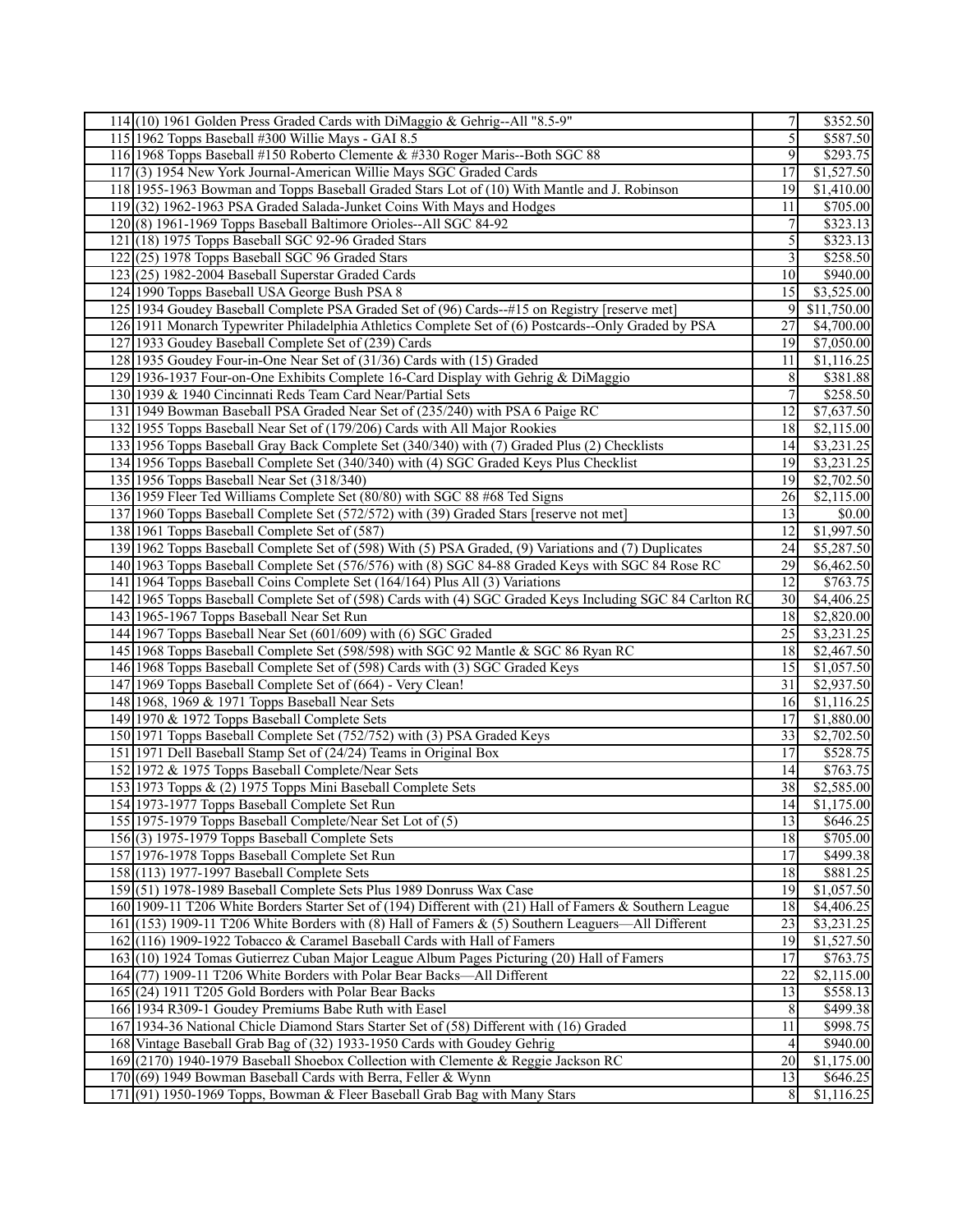| 172(576) 1956 & 1957 Topps Baseball Collection Loaded with Stars                                        | 28             | \$3,525.00             |
|---------------------------------------------------------------------------------------------------------|----------------|------------------------|
| 173 1955-1965 Topps & Bowman Baseball Shoebox Collection of (2790+) with (113) High Numbers & Mantle    | 25             | \$2,350.00             |
| 174 1957-1962 Topps Baseball Starter Set Run with Aaron, Mantle & Drysdale RC                           | 19             | \$1,645.00             |
| 175 (270) 1960-1966 Baseball Oddball Collection with 1964 Challenge the Yankees Set                     | 14             | \$822.50               |
| 176 1969-1978 Topps Baseball Starter Set Run with Many Stars                                            | 15             | \$1,762.50             |
| 177 (23,000+) 1972-1973 Topps Baseball Card Hoard with Stars                                            | 26             | \$2,350.00             |
| 178 (33) 1952 Topps Baseball Semi High Numbers with Mays                                                | 15             | \$998.75               |
| 179(264) 1953-1955 Topps Baseball Singles with Banks & Clemente Rookies                                 | 22             | \$2,232.50             |
| 180 (157) 1951 & 1955 Bowman Baseball Cards with (3) Mays and Aaron                                     | 18             | \$998.75               |
| 181 (4) 1957-1964 Topps Baseball Mickey Mantle Cards                                                    | 18             | \$646.25               |
| 182(7) 1957-1968 Topps Baseball Mickey Mantle Singles Group                                             | 13             | \$940.00               |
| 183(28) 1958-1969 Topps Mickey Mantle Baseball Cards                                                    | 13             | \$940.00               |
|                                                                                                         | 20             | \$1,175.00             |
| 184 1955-1969 Topps & Bowman Baseball Group of (609) Cards with Clemente RC                             |                |                        |
| 185 1955-1984 Topps Detroit Tigers Complete/Near Team Set Run                                           | 9              | \$705.00               |
| 186 (3501) 1952-1983 Baseball Shoebox Collection with Stars                                             | 29             | \$2,350.00             |
| 187 1960 Topps Baseball Partial Set of (447/572) with Most Stars                                        | 15             | \$822.50               |
| 188 1961 Topps Baseball Partial Set of (470/587) Cards with Several Stars                               | 17             | \$1,292.50             |
| 189 1962 Topps Baseball Partial Set of (434/598) Cards with Many Stars                                  | 14             | \$1,116.25             |
| 190 1963 Topps Baseball Starter Set of (281/576) Cards with Rose RC                                     | 19             | \$1,116.25             |
| 191 1964 Topps Baseball Stand-Ups Starter Set of (45/77) with Hall of Famers & Shortprints              | 6              | \$470.00               |
| 192(23) 1965 Topps #519 Bob Uecker & (10) 1969 Topps #550 Brooks Robinson from Vending                  | 9              | \$499.38               |
| 193 1961-1971 Topps Baseball High-Grade Stars Lot of (17)                                               | 17             | \$1,410.00             |
| 194 1963 Topps #537 Pete Rose RC (SGC 50) Plus 1969 Topps #260 R. Jackson & 1973 Topps #615 Schmidt Ro  | 14             | \$587.50               |
| 195 (7) 1961-1968 Topps & Post Cereal Baseball Cards with (3) Mickey Mantle                             | $\overline{7}$ | \$258.50               |
| 196 1971 O-Pee-Chee Baseball High Number Uncut Sheet                                                    | 34             | \$4,406.25             |
| 197 (11) 1965-1974 Richie Allen Oddball/Test Group Plus (36) Color Separations & Proofs                 | 20             | \$1,292.50             |
| 198 1964-Modern Richie Allen Player Collection of (100) Items with Oddball                              | 12             | \$646.25               |
| 199 1967 Topps Punch-Outs & 1968 Topps Plaks #14 Richie Allen                                           | 5              | \$323.13               |
| 200 1967 Topps Baseball Stand-Up Test Issue #18 Richie Allen                                            | 24             | $\overline{$4,993.75}$ |
| $201(6)$ 1948-1964 Topps & Bowman Baseball Hall of Famers with Mantle & Williams                        | 22             | \$705.00               |
| 202 1968 Topps Action All-Star Stickers #12 Panel With Clemente                                         | 35             | \$2,467.50             |
| 203(5) 1971 Kellogg's Baseball Cereal Box Cards with Rose                                               | $\overline{0}$ | \$0.00                 |
| 204 (8500+) 1954-1975 Topps & Bowman Baseball Cards with (325+) Hall of Famers Including Koufax & Man   | 22             | \$1,645.00             |
| $205$ (8000+) 1954-1978 Topps & Bowman Baseball Cards with Stars                                        | 20             | \$1,292.50             |
| 206(5) 1963-1968 Topps Baseball Starter Sets with Aaron & Mays                                          | 10             | \$822.50               |
| 207 1965 & 1967 Topps Baseball Starter Sets Plus (393) 1966 Topps Singles                               | 13             | \$646.25               |
| 208 1966 Topps Baseball Partial Set of (466/598) Cards with Mantle                                      | 22             | \$998.75               |
| 209(4) 1967 Dexter Press Back Proofs of Hall of Famers with Clemente                                    | $\overline{2}$ | \$246.75               |
| $210(3650+)$ 1966-1969 Topps Baseball Card Group                                                        | 21             | \$1,410.00             |
| 211 1969 Nabisco "Team" Cereal Box with (8) Card Uncut Back Including Clemente                          | 26             | \$1,880.00             |
| 212 (8400+) 1970 & 1971 Topps Baseball Singles Hoard with (82) High Numbers & Mays                      | 12             | \$881.25               |
| 213 1970 Transogram Complete Box Set 11: McLain/R. Jackson/Powell                                       | $\overline{4}$ | \$293.75               |
| $214$ (4) 1970 Transogram Complete Boxes with (6) Hall of Famers                                        | 8              | \$499.38               |
| 215 1970 Topps Baseball Semi High Numbers Group of (454) Cards                                          | $\overline{9}$ | \$381.88               |
| 216 (550) 1970 Topps Baseball Singles From Vending                                                      | 18             | \$705.00               |
| 217 1971 Topps Baseball Semi High Number Vending Group of (348) Cards                                   | 15             | \$558.13               |
| 218 (475) 1971 Topps Baseball High Numbers from Vending Boxes                                           | 22             | $\overline{$1,645.00}$ |
| $219(9,500+)$ 1976 Topps Baseball Cards with (15) #98 Eckersley Rookies                                 | 16             | \$1,057.50             |
| $220(15,000+)$ 1977 Topps Baseball Card Hoard with Many Stars                                           | 15             | \$940.00               |
| 221 1978 Topps Baseball Singles Hoard of (15,000+) with (17) #36 Murray RC & (11) #707 Molitor/Trammell | 14             | \$822.50               |
| 222 1979 Topps Baseball Singles Collection of (4,500+) with (17) #116 Ozzie Smith Rookies               | $\,8$          | \$499.38               |
| 223(2) 1976 Hostess Baseball Proof Uncut Sheets                                                         | 12             | \$1,762.50             |
| 224(2) 1977 Hostess Baseball Proof Uncut Sheets                                                         | 9              | \$1,527.50             |
| 225(7) 1974-1982 Topps Baseball Uncut Sheets with Major Rookies & Superstars                            | 48             | \$4,700.00             |
| 226 (20) 1974-1984 Topps Baseball Uncut Sheets with Stars--All Different                                | 41             | \$2,937.50             |
| 227 1954 & 1955 Bowman Baseball GAI Graded Display Boxes                                                | 13             | \$705.00               |
| 228(8) 1958-1969 Baseball Display Boxes--All GAI Graded                                                 | 8              | \$763.75               |
| $229$ (41) 1979-1986 Topps Baseball Vending Boxes                                                       | 20             | \$2,232.50             |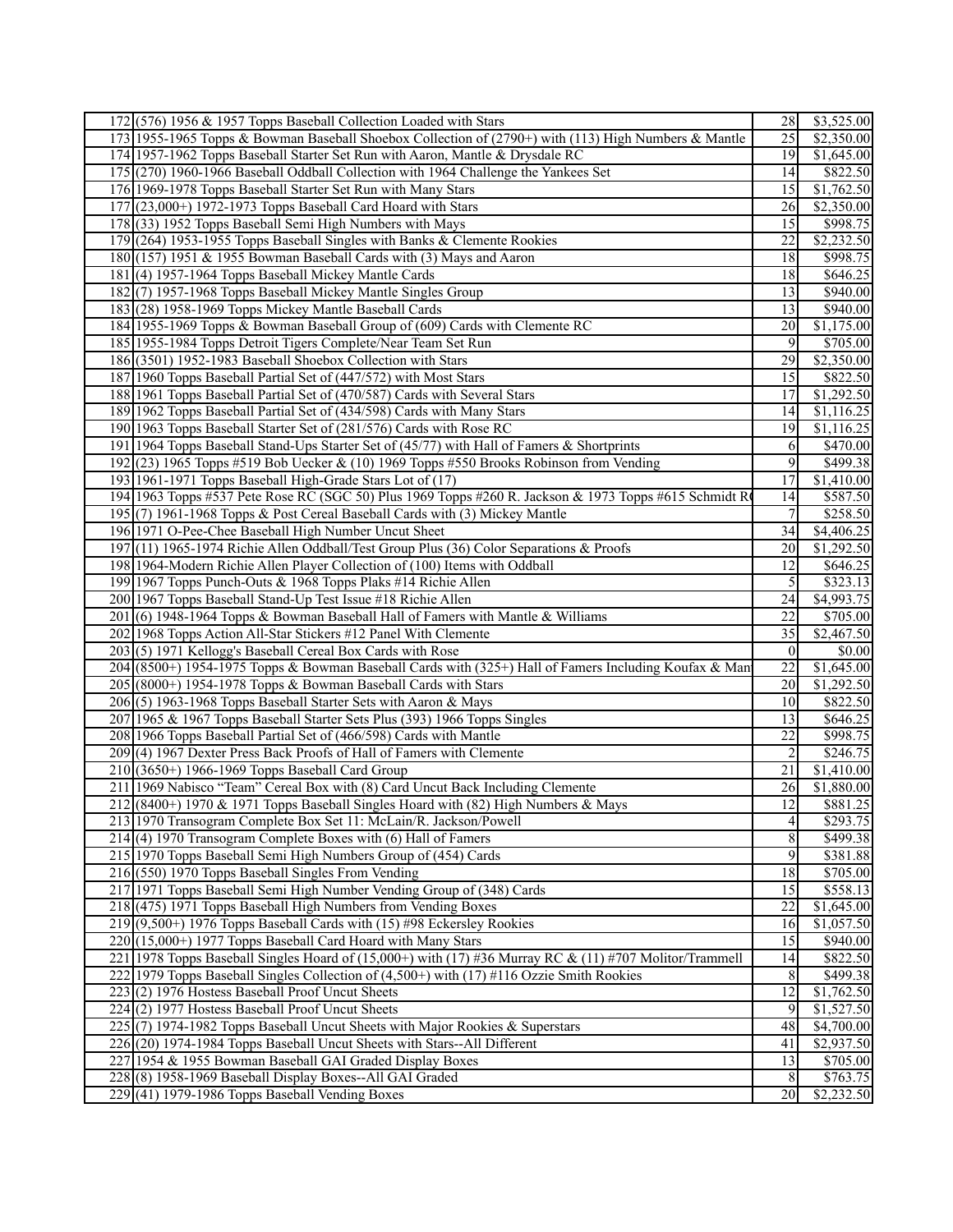| $230(16)$ 2002-2012 Topps Heritage Hobby & Blaster Boxes                                                  | 14                      | \$646.25             |
|-----------------------------------------------------------------------------------------------------------|-------------------------|----------------------|
| 231 (42) Bowman Chrome Baseball Superstar Certified Autograph Rookie Cards-Loaded                         | 19                      | \$3,525.00           |
| 232 (585) 2002-2008 Bowman Chrome Baseball Certified Autographs Plus (498) Refractors                     | 17                      | \$2,232.50           |
| 233 Modern Baseball Certified Autograph/Game-Used/Insert Collection of (1440+) Cards--Loaded              | 27                      | \$3,231.25           |
| 234 (888) Modern Basketball Rookie/Auto/Insert Collection with Anthony, James & Wade                      | 15                      | \$822.50             |
| 235 (4100+) Modern Multi-Sport Game-Used/Insert Collection with (870) Game-Used Cards                     | 19                      | \$1,292.50           |
| 236 (209) Modern Golf Certified Autograph/Signed Cards with Woods & Palmer                                | 10                      | \$881.25             |
| 237 (10) Modern Cut/Certified Autographed Hall of Fame Baseball Cards with (3) Aaron                      | 6                       | \$440.63             |
| 238(41) Modern New York Yankee Certified Autographs with Jeter & Mattingly                                | 11                      | \$528.75             |
| 239 (49) Baseball Hall of Fame Certified Autograph/Game-Used Insert Cards with DiMaggio                   | 11                      | \$1,116.25           |
| 240 (66) 1997-2002 Topps/Bowman Baseball Certified Autographs with (8) Hall of Famers & Modern Stars      | 13                      | \$940.00             |
| 241 1887 Spalding Celluloid Umpire Indicator with 4-Strikes/5-Balls Display                               | 11                      | \$763.75             |
| 242 Late-1800s Spalding Baseball Uniform Order Sheet                                                      | $\overline{0}$          | \$0.00               |
| 243 1890s Parker Brothers "College Base Ball Game"                                                        | 12                      | \$411.25             |
| 244 Original 1913 Drawings of Connie Mack and Eddie Collins by Artist M. McGillin                         | 10 <sup>1</sup>         | \$323.13             |
| 245 Shibe Park Three-Seat Section                                                                         | 12                      | \$381.88             |
| 246 Connie Mack Stadium Three-Seat Section                                                                | 6                       | \$270.25             |
| 247 Connie Mack Stadium Seat Pairing                                                                      | 14                      | $\overline{$}411.25$ |
| 248 Veteran's Stadium "700 Level" Three-Seat Section                                                      | $\vert 0 \vert$         | \$0.00               |
| 249 Comiskey Park Vintage Single Seat                                                                     | $\overline{\mathbf{3}}$ | \$152.75             |
| 250 Veteran's Stadium Lot With (3) Single Seats and Framed Blueprint                                      | $\overline{\mathbf{3}}$ | \$199.75             |
| 251 Original Yankee Stadium Seat Removed During 1974-1975 Renovation                                      | 22                      | \$1,292.50           |
| 252 Connie Mack Stadium Two-Sided Sign                                                                    | 15                      | \$499.38             |
| 253(10) 1940s-1960s Vintage Baseball Pennants With Rare Examples                                          | $\mathfrak{S}$          | \$293.75             |
| 254 (18) 1950s-1960s Baseball Pennants with "Oversized" Hall of Fame Player/Museum Theme                  | $8\,$                   | $\overline{$470.00}$ |
| 255 (23) 1950s-60s Baseball Full & Mini Size Pennants Including 1950 Red Sox with Ted Williams Pin        | 6                       | \$235.00             |
| 256 1961-1972 Baltimore Orioles Pennant Lot of (8)                                                        | $\vert 4 \vert$         | \$211.50             |
| 257 1916 Ferguson Bakery BF2 Honus Wagner Felt Pennant                                                    | 19                      | \$470.00             |
| 258 c.1959 "Go Go Minoso" White Sox Pennant                                                               | 8                       | \$199.75             |
| 259 1946 Brooklyn Dodgers "Phantom" World Series Press Pin                                                | 16                      | \$705.00             |
| 260 1950 Philadelphia Phillies N.L. Champions 3-1/2" Pinback                                              | $\overline{17}$         | \$528.75             |
| 261 1970 Washington Senators Beach Ball and Scarf                                                         | $\vert 0 \vert$         | $\overline{$0.00}$   |
| 262 Baseball Autograph and Memorabilia Potpourri With T. Williams Cut Signature                           | 18                      | \$646.25             |
| 263 1920s Spalding Babe Ruth Signature Model Fielder's Glove                                              | 13                      | \$499.38             |
| 264 Ty Cobb Whiskey Decanter Bottle and Inscribed Silver Plated Flask                                     | 6                       | \$763.75             |
| 265 1955 NY Yankees & Brooklyn Dodgers Teams 8x10 "Action" Photo Packs in Original Envelopes              | $8\,$                   | \$381.88             |
| 266 1956 Washington Senators Poster Schedule                                                              | 14                      | \$1,175.00           |
| 267 Reach 1946-1959 Official American League William Harridge Ball in Sealed Box                          | $\vert$                 | \$646.25             |
| 268 (13) Mickey Mantle "Rawlings" Store Model Gloves                                                      | $\tau$                  | \$528.75             |
| 269 Mickey Mantle "Holiday Inn" Memorabilia Lot of (15)                                                   | $\overline{\mathbf{3}}$ | \$258.50             |
| 270 Mickey Mantle Early-1960s Blue Jeans                                                                  | $\overline{4}$          | \$587.50             |
| 271 1912 Walter Johnson Original Photo Postcard From Johnson Estate - BVG "Authentic"                     | 10                      | \$293.75             |
| 272 1913 Walter Johnson Type I Photograph From Johnson Estate - BVG "Authentic"                           | $\overline{2}$          | \$188.00             |
| 273 1920 Walter Johnson Original Type I Photo From Johnson Estate - BVG "Authentic"                       | $\overline{2}$          | \$188.00             |
| 274 1941, 1942 and 1953 New York Yankees H&B World Series Black Bats                                      | 6                       | \$646.25             |
| 275 Cooperstown Bat Co. LE "Immortals" Set of (5) With Ruth, Gehrig and Cobb                              | 9                       | \$440.63             |
| 276 Late-1940s Stanford Pottery Pittsburgh Pirates Bank - Very Tough!                                     | $\overline{\mathbf{3}}$ | \$199.75             |
| 277 1951 Gibbs-Conner Cleveland Indians Bank                                                              | $\overline{7}$          | \$270.25             |
| 278 1954 Cleveland Indians "111" Gibbs-Conner Bank                                                        | 8                       | \$258.50             |
| 279 Willie Mays 1961-1963 White Base Bobblehead Doll                                                      | 23                      | \$940.00             |
| 280 Mickey Mantle Signed Salvino Statue in Original Box--#/950                                            | 11                      | \$528.75             |
| 281(4) Negro League Hall of Fame Signed Gartlan Statues                                                   | 8                       | \$528.75             |
| 282(6) Gartlan & Art of Sport Autographed Figurines with Gretzky & Payton                                 | 15                      | \$1,057.50           |
| 283(6) Gartlan and Salvino Signed Statures With Mays, Namath and J. Brown                                 | 11                      | \$881.25             |
| 284 (12) Baseball Autographed Figurines with M. Jordan, Koufax & Williams                                 | 16                      | \$1,175.00           |
| 285 1927 World Series Program - Game 3 or 4 Yankee Stadium Version                                        | 10                      | \$2,350.00           |
| 286 1937 World Series Program Signed by (9) With Gehrig, DiMaggio and Lazzeri - Full PSA/DNA [reserve not | $\overline{7}$          | \$0.00               |
| 287 1929 World Series Shibe Park Program Signed by (4) With Hartnett with Full JSA                        | 3 <sup>1</sup>          | \$381.88             |
|                                                                                                           |                         |                      |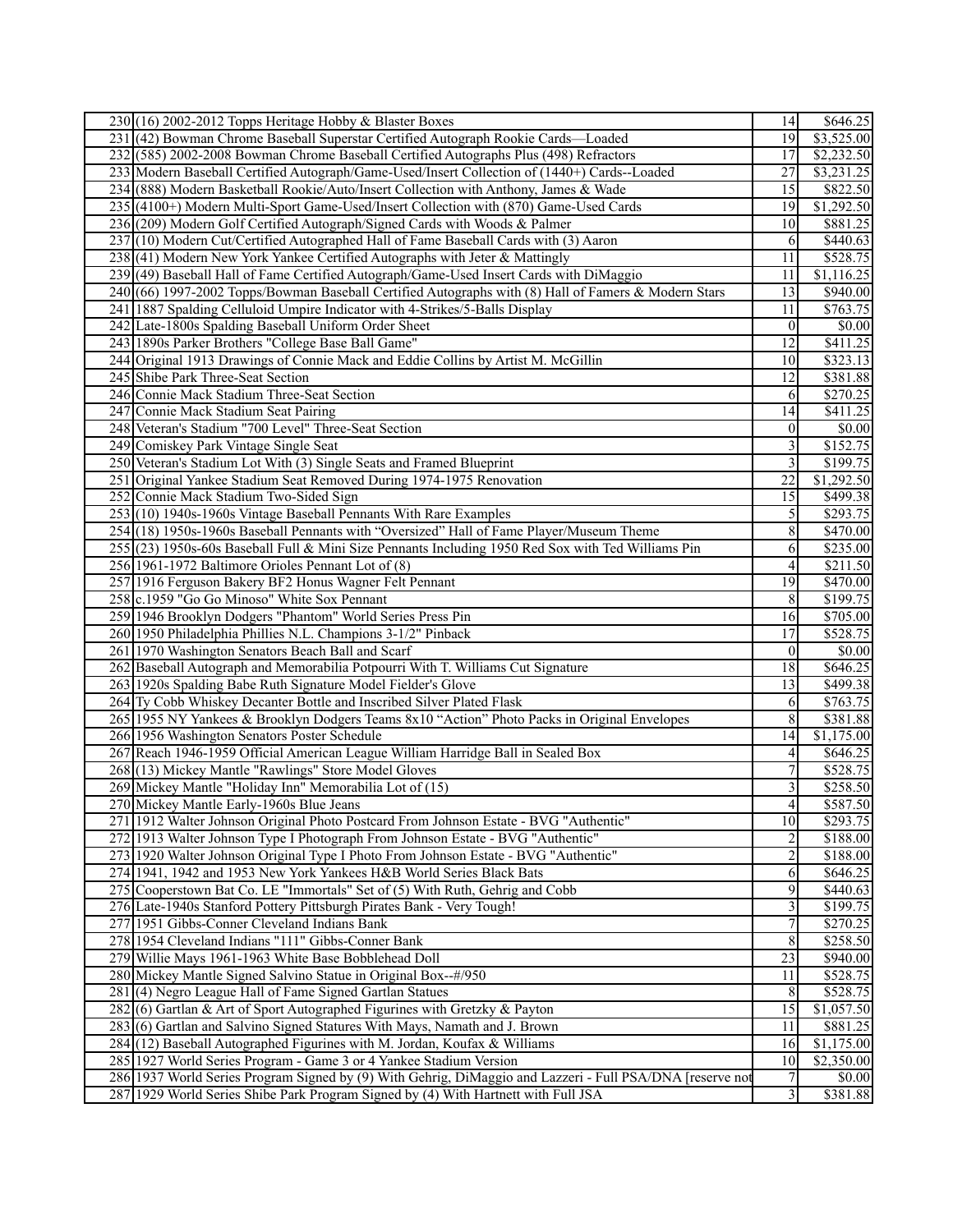| 288 1901-1929 Spalding and Reach Annual Baseball Guide Lot of (28)                                                                      | 9               | \$940.00                 |
|-----------------------------------------------------------------------------------------------------------------------------------------|-----------------|--------------------------|
| 289 1902 Seymour Church "Base Ball" Rare First Edition                                                                                  | $\overline{8}$  | \$352.50                 |
| 290 1911 P.G. Collier & Son "The Book of Baseball"                                                                                      | $\overline{3}$  | \$323.13                 |
| 291(2) 1924 World Series Programs Senators and Giants Versions                                                                          | 11              | \$323.13                 |
| 292 1926 World Series Program - Yankee Stadium Version                                                                                  | $\vert 0 \vert$ | \$0.00                   |
| 293 1930 World Series Sportsman's Park Program                                                                                          | $\overline{1}$  | \$235.00                 |
| 294 May 3, 1936 New York Yankees Game Program-Joe DiMaggio's MLB Debut                                                                  | 17              | \$763.75                 |
| 295 1937 All-Star Game Program - Griffith Stadium                                                                                       | 4               | \$211.50                 |
| 296 1906-1940 Reach, Spalding and Sporting News Baseball Publications                                                                   | 11              | \$411.25                 |
| 297 April 18, 1947 Polo Grounds Program - Jackie Robinson's First Home Run                                                              | 4 <sup>1</sup>  | \$558.13                 |
| 298 June 13, 1948 New York Yankees Game Program-Babe Ruth's Final Appearance at Yankee Stadium                                          | 13              | \$705.00                 |
| 299 1950 Washington Senators Yearbook Signed by (33) With Altrock, B. Harris and Full JSA                                               | 19              | $\overline{$1,057.50}$   |
| 300(4) 1937-1962 New York Yankees World Series Programs                                                                                 | $\overline{3}$  | \$258.50                 |
| 301 September 24, 1957 Program From Last Game at Ebbets Field                                                                           | 21              | \$646.25                 |
| 302 (6) Griffith Stadium/D.C. Stadium Special Dedication Programs                                                                       | 8               | \$352.50                 |
| 303 (46) 1941-1980 Brooklyn/Los Angeles Dodgers Publication Lot With (5) World Series Programs                                          | 12              | \$763.75                 |
| 304 1958-2012 Baseball Program/Scorecard Lot of (220+)                                                                                  | 9               | \$528.75                 |
| 305 (19) 1960-1970s Baseball Yearbooks/Publications Plus Ticket Stubs                                                                   | $\vert 0 \vert$ | $\sqrt{$0.00}$           |
| 306 (12) PSA Graded "500 Home Run Club" Ticket Stubs With Foxx, T. Williams and Mantle                                                  | 6               | \$646.25                 |
| 307 1920s-1930s Negro League Baseball Ticket Stub Lot of (10)                                                                           | 28              | \$3,525.00               |
| 308 1958 World Series Game 2 County Stadium Pristine Full Ticket - Mantle 2 HRs                                                         | 10              | \$411.25                 |
| 309 April 28, 1961 County Stadium Full Ticket For Warren Spahn No-Hitter - Pristine!                                                    | 10              | \$352.50                 |
| 310 1964 World Series Game 7 Full Ticket From Mantle's 18th W.S. Home Run - Pristine!                                                   | 8 <sup>l</sup>  | \$528.75                 |
| 311 1969 World Series Game 3 PSA 7 Ticket Stub - Highest Graded                                                                         | $\overline{7}$  | \$188.00                 |
| 312(21) 1950-1985 World Series Ticket Stubs--All Different                                                                              | $\overline{3}$  | \$528.75                 |
| 313(2) Signed 3000 Hit Tickets: Yastrzemski (PSA/DNA Authentic) and Ripken                                                              | 7               | \$270.25                 |
| 314 (11) 1947-1953 New York Yankees Programs                                                                                            | 11              | \$211.50                 |
| 315 (5) 1950-1959 MLB All-Star Game Programs                                                                                            | 13              | \$352.50                 |
| 316 1950-1969 "Baseball Register" Run of (20)                                                                                           | 5               | \$164.50                 |
| 317(6) 1958-1964 Yankee Stadium-Issued Programs                                                                                         | $\overline{0}$  | \$0.00                   |
| 318 1960-1966 New York Yankees Yearbook Run of (7)                                                                                      | $\overline{2}$  | \$188.00                 |
| 319 Mickey Mantle Signed Comic Book With "1951" Inscription - Full JSA                                                                  | 6               | \$558.13                 |
| 320 1937 MLB All-Star Game Griffith Stadium Ticket Stub                                                                                 | 6               | \$258.50                 |
| 321 1941 World Series Game 5 PSA 5 Full Ticket - Highest Graded                                                                         | 11              | \$499.38                 |
| 322(4) 1961 Yankee Stadium Full Tickets - All From Games With Maris or Mantle HRs                                                       | 17              | \$705.00                 |
| 323 1965 World Series Game 3 PSA 5 Full Ticket                                                                                          | $\overline{2}$  | \$188.00                 |
| 324 1968 World Series Game 5 PSA 2 Full Ticket                                                                                          | 13              | \$323.13                 |
| 325 1974 World Series Game 1 PSA 8 Full Ticket - Jackson HR                                                                             | 5 <sup>1</sup>  | \$164.50                 |
| 326 1977 World Series Game 5 PSA 7 Full Ticket - Jackson and Munson HRs                                                                 | 6               | \$246.75                 |
| 327 1983 World Series Game 4 PSA 8 Full Ticket - Highest Graded                                                                         | $\overline{2}$  | \$129.25                 |
| 328 July 9, 2011 Derek Jeter 3000th Hit Full Yankee Stadium Ticket - PSA 7                                                              | $\overline{2}$  | \$188.00                 |
| 329 1907-1940 Spalding Annual Foot Ball Guide Collection of (33)                                                                        | $\vert 0 \vert$ | \$0.00                   |
| 330 1930 Chicago Bears Program With Grange and Nagurski - Rare!                                                                         | 24              | \$705.00                 |
| 331 1950 Baltimore Colts Lot of (10) With Programs/Tickets From Team's Only NFL Season                                                  | 11              | \$587.50                 |
| 332 1952 Dallas Texans Program/Ticket Lot of (12) - Lone Season                                                                         | 19              | \$1,057.50               |
| 333 1933-1976 Army vs. Navy Football Program Lot of (32)                                                                                | 9               | \$381.88                 |
| 334 1966 NCAA Final Four and Championship Game Ticket Stubs - Texas Western (UTEP) vs. Kentucky                                         | 10              | \$499.38                 |
| 335 (8) 1931-1937 Army and Navy Football Ticket Stubs With (3) Army vs. Notre Dame                                                      | $\overline{2}$  | \$211.50                 |
| 336(19) 1927-1979 Princeton Football Ticket Stubs                                                                                       | $\vert 4 \vert$ | \$164.50                 |
| 337 Super Bowl XXXIII Ticket Stub Signed by John Elway - PSA/DNA Authentic                                                              | $\overline{3}$  | \$141.00                 |
| 338 Jimmy Collins Signed Index Card With "3rd Sacker" Inscription - Full JSA<br>339 1905 Cap Anson Typewritten Signed Letter - Full JSA | 23<br>23        | \$8,812.50               |
| 340 1919 Player's Contract Signed by Jacob Ruppert and Roger Bresnahan - Full JSA                                                       | 19              | \$6,462.50<br>\$2,702.50 |
|                                                                                                                                         | 14              |                          |
| 341 1946 Grover Cleveland Alexander Handwritten Signed Letter - Full JSA<br>342 Jesse Burkett Signed Album Page With Full JSA           | 16              | \$2,467.50<br>\$2,585.00 |
| 343 1922 Frank "Home Run" Baker Signed Check With Full JSA                                                                              | 13              | \$705.00                 |
| 344 Mordecai Brown Endorsed Check With Full JSA                                                                                         | 15              | \$1,527.50               |
| 345 Babe Ruth Signed Framed Check Display - Full JSA                                                                                    | 17              | \$4,112.50               |
|                                                                                                                                         |                 |                          |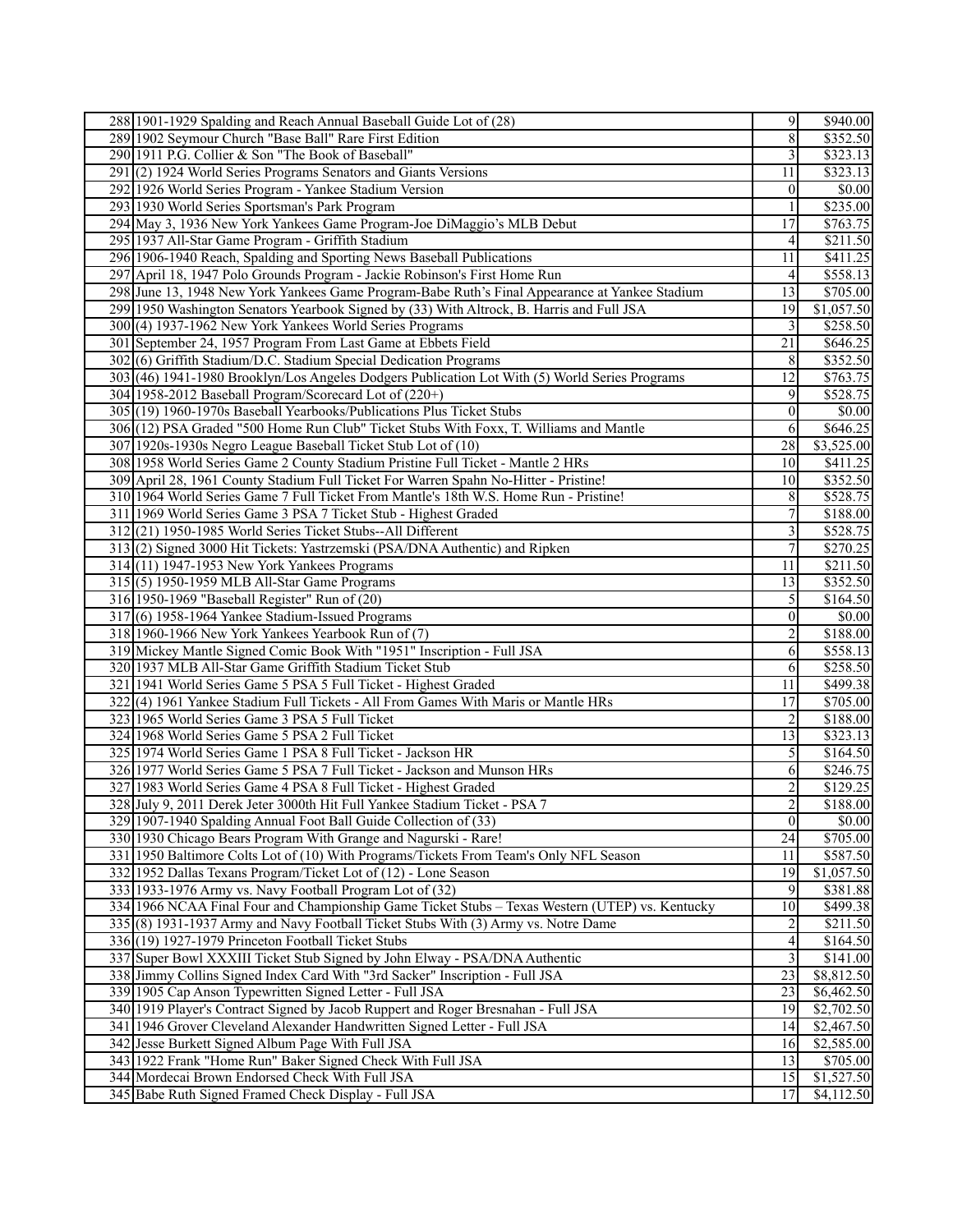| 22<br>347 1926-1927 A.L. HOFers/Stars Ball Signed by (19) With Ruth, Cobb, Griffith and Full JSA<br>\$6,462.50<br>\$763.75<br>348 1950 World Champion New York Yankees Team-Signed Ball with (26) Autographs<br>4<br>349 1957 AL All-Stars Team-Signed Ball With Mantle, T. Williams from Billy Pierce's Personal Collection<br>28<br>\$4,406.25<br>350 1974 HOF Induction Ball Signed by (24) With Full JSA - Mantle's Only Appearance<br>15<br>\$2,820.00<br>351 1925 American League Champion Washington Senators Team-Signed Ball With Johnson, Harris and Full JS<br>18<br>\$1,997.50<br>\$293.75<br>352 1936 Cleveland Indians Team-Signed Baseball of (25) Signatures Plus Frisch—Full JSA<br>1<br>353 1949 Cincinnati Reds Team-Signed Ball With H. Fox, Kluszewski and Full JSA<br>12<br>3381.88<br>$\mathfrak{S}$<br>354 1952 St. Louis Cardinals Team-Signed Baseball with (27) Autographs-Full JSA<br>\$246.75<br>\$0.00<br>355 1955 Cleveland Indians Team-Signed Ball With Lopez, Kiner, Wynn and Full JSA<br>$\vert 0 \vert$<br>\$940.00<br>356 1956 New York Yankees Team-Signed Baseball With Mantle and Full JSA<br>10<br>357 Willie, Mickey and The Duke" Signed Baseball With Full JSA<br>18<br>\$822.50<br>18<br>\$1,175.00<br>358 500 Home Run Club and 3000 Hit Club Multi-Signed Baseballs - Each With Full JSA<br>359 1998 & 1999 NY Yankees World Series Champion Team Signed Baseballs--Full JSA<br>\$940.00<br>19<br>360 (11) Single-Signed "500 Home Run Club" Baseballs - With Mantle, Mays and Aaron<br>\$1,057.50<br>13<br>\$1,410.00<br>361 (26) Hall of Fame Member Single-Signed Baseballs with (2) Koufax & Drysdale--All Individual Certs<br>18<br>362(42) Single-Signed Baseballs - Mostly HOFers With Mays and T. Williams<br>\$1,645.00<br>16<br>15<br>\$1,762.50<br>363 Single-Signed Baseball Lot of (44) With Koufax, Aaron and Mostly HOFers<br>364 (44) Baseball Hall of Fame Single-Signed Baseballs with Many Inscriptions<br>17<br>\$1,880.00<br>27<br>\$2,467.50<br>365 Amazing Baltimore Orioles Single-Signed Baseball Lot of (116)<br>366 1955, 1958 and 1972 Baltimore Orioles Team-Signed Baseballs<br>\$822.50<br>17<br>367 Mantle, J. DiMaggio, T. Willams, Koufax and Aaron Single-Signed Balls - All Full JSA<br>\$1,292.50<br>18<br>368(10) Single-Signed Baseballs With J. DiMaggio, Mays and Aaron<br>12<br>\$705.00<br>369 (10) Baseball Hall of Fame Single-Signed Balls with Aaron<br>14<br>$\overline{$}411.25$<br>\$998.75<br>370 (18) Hall of Famer Signed Baseballs With Mantle - All JSA<br>14<br>\$705.00<br>371 (20) Single-Signed Baseballs With Drysdale, R. Jackson and Ford<br>17<br>\$1,175.00<br>372(24) Johnny Bench Single-Signed Baseballs - All JSA<br>24<br>373 (42) Baseball Hall of Fame Single-Signed Baseballs with Drysdale<br>17<br>\$1,292.50<br>374(57) Single-Signed Baseballs with Superstars Including Griffey Jr.<br>18<br>\$1,116.25<br>375 Signed Baseball Lot of (9) with Mays Plus Vintage Memorabilia<br>8<br>\$381.88<br>\$1,116.25<br>376 Boston Red Sox Signed Ball/Bat Lot of (5) With T. Williams, Doerr and Yaz - All JSA<br>16<br>377 Autographed Ball and Bat Lot of (8) With Mantle, Koufax and T. Williams<br>17<br>\$1,116.25<br>\$705.00<br>378 Koufax and Reese Autographed Bat and Ball Pairing - All JSA<br>18<br>\$352.50<br>379 1969 Mets Team-Signed Reunion Ball (Full JSA) and 1986 Photo Signed by Buckner and Wilson<br>8<br>18<br>\$763.75<br>380 Bowie Kuhn Single-Signed Baseball With Full JSA<br>12<br>\$381.88<br>381 Sandy Koufax Signed Stadium Seat Back - Steiner<br>382 Cal Ripken & Brooks Robinson Signed Memorabilia Collection of (6) with Jersey & Helmet--All JSA<br>14<br>\$470.00<br>\$411.25<br>383 1931 Ad Liska Contract Signed by Clark Griffith - Full JSA<br>11<br>384 1933 Gus Suhr Contract Signed by Suhr and John Heydler - Full JSA<br>\$246.75<br>6<br>$\overline{2}$<br>385 1934 Rochester Red Wings Team-Signed Photo Display With Mize and Full JSA<br>\$188.00<br>$\overline{9}$<br>386 1950 Billy Evans Typewritten Signed Letter - Full JSA<br>\$270.25<br>387 1952 Cleveland Indians Contract Signed by Greenberg and Harridge - Full JSA<br>$\overline{4}$<br>\$381.88<br>$\overline{13}$<br>388 1974 Supplemental Contract Signed by R. Jackson, Finley and MacPhail - Full JSA<br>\$705.00<br>\$470.00<br>389 (13) Baseball Autographed Flat Collection with Aaron & (2) 1950s Artvue HOF Postcard Displays<br>$\left  \right $<br>390 Joe DiMaggio Display With (4) Autographs<br>10<br>\$499.38<br>391 Baseball Autograph Treasure Chest of (39) Items with Aaron/Mays & Kings Display<br>\$940.00<br>14<br>392 Huge Veteran's Stadium Bullpen Cart "Fireman's Cap" Signed by Tug McGraw<br>$\overline{\mathbf{3}}$<br>\$199.75<br>$\overline{7}$<br>\$323.13<br>393 Riverfront Stadium Seat Back Signed by Bench, Morgan, Perez and Rose<br>$\overline{22}$<br>\$998.75<br>394 (17) Hall of Fame Member Single-Signed Hats-All with Individual JSA<br>395 Multi-Signed Baseball Hall of Fame Pitching Rubber & Home Plate with (13) Autographs—Full JSAs<br>$\overline{\mathbf{3}}$<br>\$211.50<br>396(9) 1990 Baseball Hall of Fame 500 Home Run Club Autograph/Silver Coin Displays with Mantle<br>11<br>\$940.00]<br>\$1,116.25<br>397 Stan Musial Group of (4) Autographed Items with Bat, Hat & Jersey<br>26<br>15<br>398 (6) Autographed Baseball HOFer Replica Jerseys With Yaz, Berra, Ford and Ryan - All JSA<br>\$1,292.50<br>15<br>\$998.75<br>399(7) Autographed Mitchell & Ness Flannel Baseball Jerseys With Ryan, Herman and Wynn<br>$\overline{23}$<br>\$1,292.50<br>400(7) Baltimore Orioles Single-Signed Jerseys With All (6) HOFers<br>\$763.75<br>401 Hank Aaron Autographed Mitchell & Ness Cooperstown Collection Jersey with Inscription--Full JSA<br>17<br>402 Sandy Koufax LE (25/32) Signed Dodgers Jersey - Steiner and MLB<br>\$881.25<br>14<br>15 | 346 Tride of the Yankees" Cast-Signed Baseball With Babe Ruth, Gary Cooper and Teresa Wright - PSA/DNA | 11 | \$4,406.25 |
|------------------------------------------------------------------------------------------------------------------------------------------------------------------------------------------------------------------------------------------------------------------------------------------------------------------------------------------------------------------------------------------------------------------------------------------------------------------------------------------------------------------------------------------------------------------------------------------------------------------------------------------------------------------------------------------------------------------------------------------------------------------------------------------------------------------------------------------------------------------------------------------------------------------------------------------------------------------------------------------------------------------------------------------------------------------------------------------------------------------------------------------------------------------------------------------------------------------------------------------------------------------------------------------------------------------------------------------------------------------------------------------------------------------------------------------------------------------------------------------------------------------------------------------------------------------------------------------------------------------------------------------------------------------------------------------------------------------------------------------------------------------------------------------------------------------------------------------------------------------------------------------------------------------------------------------------------------------------------------------------------------------------------------------------------------------------------------------------------------------------------------------------------------------------------------------------------------------------------------------------------------------------------------------------------------------------------------------------------------------------------------------------------------------------------------------------------------------------------------------------------------------------------------------------------------------------------------------------------------------------------------------------------------------------------------------------------------------------------------------------------------------------------------------------------------------------------------------------------------------------------------------------------------------------------------------------------------------------------------------------------------------------------------------------------------------------------------------------------------------------------------------------------------------------------------------------------------------------------------------------------------------------------------------------------------------------------------------------------------------------------------------------------------------------------------------------------------------------------------------------------------------------------------------------------------------------------------------------------------------------------------------------------------------------------------------------------------------------------------------------------------------------------------------------------------------------------------------------------------------------------------------------------------------------------------------------------------------------------------------------------------------------------------------------------------------------------------------------------------------------------------------------------------------------------------------------------------------------------------------------------------------------------------------------------------------------------------------------------------------------------------------------------------------------------------------------------------------------------------------------------------------------------------------------------------------------------------------------------------------------------------------------------------------------------------------------------------------------------------------------------------------------------------------------------------------------------------------------------------------------------------------------------------------------------------------------------------------------------------------------------------------------------------------------------------------------------------------------------------------------------------------------------------------------------------------------------------------------------------------------------------------------------------------------------------------------------------------------------------------------------------------------------------------------------------------------------------------------------------------------------------------------------------------------------------------------------------------------------------------------------------------------------------------------------------------------------------------------------------------------------------------------------------------------------------------------------------------------------------------------------------------------------------------------------------------------------|--------------------------------------------------------------------------------------------------------|----|------------|
|                                                                                                                                                                                                                                                                                                                                                                                                                                                                                                                                                                                                                                                                                                                                                                                                                                                                                                                                                                                                                                                                                                                                                                                                                                                                                                                                                                                                                                                                                                                                                                                                                                                                                                                                                                                                                                                                                                                                                                                                                                                                                                                                                                                                                                                                                                                                                                                                                                                                                                                                                                                                                                                                                                                                                                                                                                                                                                                                                                                                                                                                                                                                                                                                                                                                                                                                                                                                                                                                                                                                                                                                                                                                                                                                                                                                                                                                                                                                                                                                                                                                                                                                                                                                                                                                                                                                                                                                                                                                                                                                                                                                                                                                                                                                                                                                                                                                                                                                                                                                                                                                                                                                                                                                                                                                                                                                                                                                                                                                                                                                                                                                                                                                                                                                                                                                                                                                                                                                                      |                                                                                                        |    |            |
|                                                                                                                                                                                                                                                                                                                                                                                                                                                                                                                                                                                                                                                                                                                                                                                                                                                                                                                                                                                                                                                                                                                                                                                                                                                                                                                                                                                                                                                                                                                                                                                                                                                                                                                                                                                                                                                                                                                                                                                                                                                                                                                                                                                                                                                                                                                                                                                                                                                                                                                                                                                                                                                                                                                                                                                                                                                                                                                                                                                                                                                                                                                                                                                                                                                                                                                                                                                                                                                                                                                                                                                                                                                                                                                                                                                                                                                                                                                                                                                                                                                                                                                                                                                                                                                                                                                                                                                                                                                                                                                                                                                                                                                                                                                                                                                                                                                                                                                                                                                                                                                                                                                                                                                                                                                                                                                                                                                                                                                                                                                                                                                                                                                                                                                                                                                                                                                                                                                                                      |                                                                                                        |    |            |
|                                                                                                                                                                                                                                                                                                                                                                                                                                                                                                                                                                                                                                                                                                                                                                                                                                                                                                                                                                                                                                                                                                                                                                                                                                                                                                                                                                                                                                                                                                                                                                                                                                                                                                                                                                                                                                                                                                                                                                                                                                                                                                                                                                                                                                                                                                                                                                                                                                                                                                                                                                                                                                                                                                                                                                                                                                                                                                                                                                                                                                                                                                                                                                                                                                                                                                                                                                                                                                                                                                                                                                                                                                                                                                                                                                                                                                                                                                                                                                                                                                                                                                                                                                                                                                                                                                                                                                                                                                                                                                                                                                                                                                                                                                                                                                                                                                                                                                                                                                                                                                                                                                                                                                                                                                                                                                                                                                                                                                                                                                                                                                                                                                                                                                                                                                                                                                                                                                                                                      |                                                                                                        |    |            |
|                                                                                                                                                                                                                                                                                                                                                                                                                                                                                                                                                                                                                                                                                                                                                                                                                                                                                                                                                                                                                                                                                                                                                                                                                                                                                                                                                                                                                                                                                                                                                                                                                                                                                                                                                                                                                                                                                                                                                                                                                                                                                                                                                                                                                                                                                                                                                                                                                                                                                                                                                                                                                                                                                                                                                                                                                                                                                                                                                                                                                                                                                                                                                                                                                                                                                                                                                                                                                                                                                                                                                                                                                                                                                                                                                                                                                                                                                                                                                                                                                                                                                                                                                                                                                                                                                                                                                                                                                                                                                                                                                                                                                                                                                                                                                                                                                                                                                                                                                                                                                                                                                                                                                                                                                                                                                                                                                                                                                                                                                                                                                                                                                                                                                                                                                                                                                                                                                                                                                      |                                                                                                        |    |            |
|                                                                                                                                                                                                                                                                                                                                                                                                                                                                                                                                                                                                                                                                                                                                                                                                                                                                                                                                                                                                                                                                                                                                                                                                                                                                                                                                                                                                                                                                                                                                                                                                                                                                                                                                                                                                                                                                                                                                                                                                                                                                                                                                                                                                                                                                                                                                                                                                                                                                                                                                                                                                                                                                                                                                                                                                                                                                                                                                                                                                                                                                                                                                                                                                                                                                                                                                                                                                                                                                                                                                                                                                                                                                                                                                                                                                                                                                                                                                                                                                                                                                                                                                                                                                                                                                                                                                                                                                                                                                                                                                                                                                                                                                                                                                                                                                                                                                                                                                                                                                                                                                                                                                                                                                                                                                                                                                                                                                                                                                                                                                                                                                                                                                                                                                                                                                                                                                                                                                                      |                                                                                                        |    |            |
|                                                                                                                                                                                                                                                                                                                                                                                                                                                                                                                                                                                                                                                                                                                                                                                                                                                                                                                                                                                                                                                                                                                                                                                                                                                                                                                                                                                                                                                                                                                                                                                                                                                                                                                                                                                                                                                                                                                                                                                                                                                                                                                                                                                                                                                                                                                                                                                                                                                                                                                                                                                                                                                                                                                                                                                                                                                                                                                                                                                                                                                                                                                                                                                                                                                                                                                                                                                                                                                                                                                                                                                                                                                                                                                                                                                                                                                                                                                                                                                                                                                                                                                                                                                                                                                                                                                                                                                                                                                                                                                                                                                                                                                                                                                                                                                                                                                                                                                                                                                                                                                                                                                                                                                                                                                                                                                                                                                                                                                                                                                                                                                                                                                                                                                                                                                                                                                                                                                                                      |                                                                                                        |    |            |
|                                                                                                                                                                                                                                                                                                                                                                                                                                                                                                                                                                                                                                                                                                                                                                                                                                                                                                                                                                                                                                                                                                                                                                                                                                                                                                                                                                                                                                                                                                                                                                                                                                                                                                                                                                                                                                                                                                                                                                                                                                                                                                                                                                                                                                                                                                                                                                                                                                                                                                                                                                                                                                                                                                                                                                                                                                                                                                                                                                                                                                                                                                                                                                                                                                                                                                                                                                                                                                                                                                                                                                                                                                                                                                                                                                                                                                                                                                                                                                                                                                                                                                                                                                                                                                                                                                                                                                                                                                                                                                                                                                                                                                                                                                                                                                                                                                                                                                                                                                                                                                                                                                                                                                                                                                                                                                                                                                                                                                                                                                                                                                                                                                                                                                                                                                                                                                                                                                                                                      |                                                                                                        |    |            |
|                                                                                                                                                                                                                                                                                                                                                                                                                                                                                                                                                                                                                                                                                                                                                                                                                                                                                                                                                                                                                                                                                                                                                                                                                                                                                                                                                                                                                                                                                                                                                                                                                                                                                                                                                                                                                                                                                                                                                                                                                                                                                                                                                                                                                                                                                                                                                                                                                                                                                                                                                                                                                                                                                                                                                                                                                                                                                                                                                                                                                                                                                                                                                                                                                                                                                                                                                                                                                                                                                                                                                                                                                                                                                                                                                                                                                                                                                                                                                                                                                                                                                                                                                                                                                                                                                                                                                                                                                                                                                                                                                                                                                                                                                                                                                                                                                                                                                                                                                                                                                                                                                                                                                                                                                                                                                                                                                                                                                                                                                                                                                                                                                                                                                                                                                                                                                                                                                                                                                      |                                                                                                        |    |            |
|                                                                                                                                                                                                                                                                                                                                                                                                                                                                                                                                                                                                                                                                                                                                                                                                                                                                                                                                                                                                                                                                                                                                                                                                                                                                                                                                                                                                                                                                                                                                                                                                                                                                                                                                                                                                                                                                                                                                                                                                                                                                                                                                                                                                                                                                                                                                                                                                                                                                                                                                                                                                                                                                                                                                                                                                                                                                                                                                                                                                                                                                                                                                                                                                                                                                                                                                                                                                                                                                                                                                                                                                                                                                                                                                                                                                                                                                                                                                                                                                                                                                                                                                                                                                                                                                                                                                                                                                                                                                                                                                                                                                                                                                                                                                                                                                                                                                                                                                                                                                                                                                                                                                                                                                                                                                                                                                                                                                                                                                                                                                                                                                                                                                                                                                                                                                                                                                                                                                                      |                                                                                                        |    |            |
|                                                                                                                                                                                                                                                                                                                                                                                                                                                                                                                                                                                                                                                                                                                                                                                                                                                                                                                                                                                                                                                                                                                                                                                                                                                                                                                                                                                                                                                                                                                                                                                                                                                                                                                                                                                                                                                                                                                                                                                                                                                                                                                                                                                                                                                                                                                                                                                                                                                                                                                                                                                                                                                                                                                                                                                                                                                                                                                                                                                                                                                                                                                                                                                                                                                                                                                                                                                                                                                                                                                                                                                                                                                                                                                                                                                                                                                                                                                                                                                                                                                                                                                                                                                                                                                                                                                                                                                                                                                                                                                                                                                                                                                                                                                                                                                                                                                                                                                                                                                                                                                                                                                                                                                                                                                                                                                                                                                                                                                                                                                                                                                                                                                                                                                                                                                                                                                                                                                                                      |                                                                                                        |    |            |
|                                                                                                                                                                                                                                                                                                                                                                                                                                                                                                                                                                                                                                                                                                                                                                                                                                                                                                                                                                                                                                                                                                                                                                                                                                                                                                                                                                                                                                                                                                                                                                                                                                                                                                                                                                                                                                                                                                                                                                                                                                                                                                                                                                                                                                                                                                                                                                                                                                                                                                                                                                                                                                                                                                                                                                                                                                                                                                                                                                                                                                                                                                                                                                                                                                                                                                                                                                                                                                                                                                                                                                                                                                                                                                                                                                                                                                                                                                                                                                                                                                                                                                                                                                                                                                                                                                                                                                                                                                                                                                                                                                                                                                                                                                                                                                                                                                                                                                                                                                                                                                                                                                                                                                                                                                                                                                                                                                                                                                                                                                                                                                                                                                                                                                                                                                                                                                                                                                                                                      |                                                                                                        |    |            |
|                                                                                                                                                                                                                                                                                                                                                                                                                                                                                                                                                                                                                                                                                                                                                                                                                                                                                                                                                                                                                                                                                                                                                                                                                                                                                                                                                                                                                                                                                                                                                                                                                                                                                                                                                                                                                                                                                                                                                                                                                                                                                                                                                                                                                                                                                                                                                                                                                                                                                                                                                                                                                                                                                                                                                                                                                                                                                                                                                                                                                                                                                                                                                                                                                                                                                                                                                                                                                                                                                                                                                                                                                                                                                                                                                                                                                                                                                                                                                                                                                                                                                                                                                                                                                                                                                                                                                                                                                                                                                                                                                                                                                                                                                                                                                                                                                                                                                                                                                                                                                                                                                                                                                                                                                                                                                                                                                                                                                                                                                                                                                                                                                                                                                                                                                                                                                                                                                                                                                      |                                                                                                        |    |            |
|                                                                                                                                                                                                                                                                                                                                                                                                                                                                                                                                                                                                                                                                                                                                                                                                                                                                                                                                                                                                                                                                                                                                                                                                                                                                                                                                                                                                                                                                                                                                                                                                                                                                                                                                                                                                                                                                                                                                                                                                                                                                                                                                                                                                                                                                                                                                                                                                                                                                                                                                                                                                                                                                                                                                                                                                                                                                                                                                                                                                                                                                                                                                                                                                                                                                                                                                                                                                                                                                                                                                                                                                                                                                                                                                                                                                                                                                                                                                                                                                                                                                                                                                                                                                                                                                                                                                                                                                                                                                                                                                                                                                                                                                                                                                                                                                                                                                                                                                                                                                                                                                                                                                                                                                                                                                                                                                                                                                                                                                                                                                                                                                                                                                                                                                                                                                                                                                                                                                                      |                                                                                                        |    |            |
|                                                                                                                                                                                                                                                                                                                                                                                                                                                                                                                                                                                                                                                                                                                                                                                                                                                                                                                                                                                                                                                                                                                                                                                                                                                                                                                                                                                                                                                                                                                                                                                                                                                                                                                                                                                                                                                                                                                                                                                                                                                                                                                                                                                                                                                                                                                                                                                                                                                                                                                                                                                                                                                                                                                                                                                                                                                                                                                                                                                                                                                                                                                                                                                                                                                                                                                                                                                                                                                                                                                                                                                                                                                                                                                                                                                                                                                                                                                                                                                                                                                                                                                                                                                                                                                                                                                                                                                                                                                                                                                                                                                                                                                                                                                                                                                                                                                                                                                                                                                                                                                                                                                                                                                                                                                                                                                                                                                                                                                                                                                                                                                                                                                                                                                                                                                                                                                                                                                                                      |                                                                                                        |    |            |
|                                                                                                                                                                                                                                                                                                                                                                                                                                                                                                                                                                                                                                                                                                                                                                                                                                                                                                                                                                                                                                                                                                                                                                                                                                                                                                                                                                                                                                                                                                                                                                                                                                                                                                                                                                                                                                                                                                                                                                                                                                                                                                                                                                                                                                                                                                                                                                                                                                                                                                                                                                                                                                                                                                                                                                                                                                                                                                                                                                                                                                                                                                                                                                                                                                                                                                                                                                                                                                                                                                                                                                                                                                                                                                                                                                                                                                                                                                                                                                                                                                                                                                                                                                                                                                                                                                                                                                                                                                                                                                                                                                                                                                                                                                                                                                                                                                                                                                                                                                                                                                                                                                                                                                                                                                                                                                                                                                                                                                                                                                                                                                                                                                                                                                                                                                                                                                                                                                                                                      |                                                                                                        |    |            |
|                                                                                                                                                                                                                                                                                                                                                                                                                                                                                                                                                                                                                                                                                                                                                                                                                                                                                                                                                                                                                                                                                                                                                                                                                                                                                                                                                                                                                                                                                                                                                                                                                                                                                                                                                                                                                                                                                                                                                                                                                                                                                                                                                                                                                                                                                                                                                                                                                                                                                                                                                                                                                                                                                                                                                                                                                                                                                                                                                                                                                                                                                                                                                                                                                                                                                                                                                                                                                                                                                                                                                                                                                                                                                                                                                                                                                                                                                                                                                                                                                                                                                                                                                                                                                                                                                                                                                                                                                                                                                                                                                                                                                                                                                                                                                                                                                                                                                                                                                                                                                                                                                                                                                                                                                                                                                                                                                                                                                                                                                                                                                                                                                                                                                                                                                                                                                                                                                                                                                      |                                                                                                        |    |            |
|                                                                                                                                                                                                                                                                                                                                                                                                                                                                                                                                                                                                                                                                                                                                                                                                                                                                                                                                                                                                                                                                                                                                                                                                                                                                                                                                                                                                                                                                                                                                                                                                                                                                                                                                                                                                                                                                                                                                                                                                                                                                                                                                                                                                                                                                                                                                                                                                                                                                                                                                                                                                                                                                                                                                                                                                                                                                                                                                                                                                                                                                                                                                                                                                                                                                                                                                                                                                                                                                                                                                                                                                                                                                                                                                                                                                                                                                                                                                                                                                                                                                                                                                                                                                                                                                                                                                                                                                                                                                                                                                                                                                                                                                                                                                                                                                                                                                                                                                                                                                                                                                                                                                                                                                                                                                                                                                                                                                                                                                                                                                                                                                                                                                                                                                                                                                                                                                                                                                                      |                                                                                                        |    |            |
|                                                                                                                                                                                                                                                                                                                                                                                                                                                                                                                                                                                                                                                                                                                                                                                                                                                                                                                                                                                                                                                                                                                                                                                                                                                                                                                                                                                                                                                                                                                                                                                                                                                                                                                                                                                                                                                                                                                                                                                                                                                                                                                                                                                                                                                                                                                                                                                                                                                                                                                                                                                                                                                                                                                                                                                                                                                                                                                                                                                                                                                                                                                                                                                                                                                                                                                                                                                                                                                                                                                                                                                                                                                                                                                                                                                                                                                                                                                                                                                                                                                                                                                                                                                                                                                                                                                                                                                                                                                                                                                                                                                                                                                                                                                                                                                                                                                                                                                                                                                                                                                                                                                                                                                                                                                                                                                                                                                                                                                                                                                                                                                                                                                                                                                                                                                                                                                                                                                                                      |                                                                                                        |    |            |
|                                                                                                                                                                                                                                                                                                                                                                                                                                                                                                                                                                                                                                                                                                                                                                                                                                                                                                                                                                                                                                                                                                                                                                                                                                                                                                                                                                                                                                                                                                                                                                                                                                                                                                                                                                                                                                                                                                                                                                                                                                                                                                                                                                                                                                                                                                                                                                                                                                                                                                                                                                                                                                                                                                                                                                                                                                                                                                                                                                                                                                                                                                                                                                                                                                                                                                                                                                                                                                                                                                                                                                                                                                                                                                                                                                                                                                                                                                                                                                                                                                                                                                                                                                                                                                                                                                                                                                                                                                                                                                                                                                                                                                                                                                                                                                                                                                                                                                                                                                                                                                                                                                                                                                                                                                                                                                                                                                                                                                                                                                                                                                                                                                                                                                                                                                                                                                                                                                                                                      |                                                                                                        |    |            |
|                                                                                                                                                                                                                                                                                                                                                                                                                                                                                                                                                                                                                                                                                                                                                                                                                                                                                                                                                                                                                                                                                                                                                                                                                                                                                                                                                                                                                                                                                                                                                                                                                                                                                                                                                                                                                                                                                                                                                                                                                                                                                                                                                                                                                                                                                                                                                                                                                                                                                                                                                                                                                                                                                                                                                                                                                                                                                                                                                                                                                                                                                                                                                                                                                                                                                                                                                                                                                                                                                                                                                                                                                                                                                                                                                                                                                                                                                                                                                                                                                                                                                                                                                                                                                                                                                                                                                                                                                                                                                                                                                                                                                                                                                                                                                                                                                                                                                                                                                                                                                                                                                                                                                                                                                                                                                                                                                                                                                                                                                                                                                                                                                                                                                                                                                                                                                                                                                                                                                      |                                                                                                        |    |            |
|                                                                                                                                                                                                                                                                                                                                                                                                                                                                                                                                                                                                                                                                                                                                                                                                                                                                                                                                                                                                                                                                                                                                                                                                                                                                                                                                                                                                                                                                                                                                                                                                                                                                                                                                                                                                                                                                                                                                                                                                                                                                                                                                                                                                                                                                                                                                                                                                                                                                                                                                                                                                                                                                                                                                                                                                                                                                                                                                                                                                                                                                                                                                                                                                                                                                                                                                                                                                                                                                                                                                                                                                                                                                                                                                                                                                                                                                                                                                                                                                                                                                                                                                                                                                                                                                                                                                                                                                                                                                                                                                                                                                                                                                                                                                                                                                                                                                                                                                                                                                                                                                                                                                                                                                                                                                                                                                                                                                                                                                                                                                                                                                                                                                                                                                                                                                                                                                                                                                                      |                                                                                                        |    |            |
|                                                                                                                                                                                                                                                                                                                                                                                                                                                                                                                                                                                                                                                                                                                                                                                                                                                                                                                                                                                                                                                                                                                                                                                                                                                                                                                                                                                                                                                                                                                                                                                                                                                                                                                                                                                                                                                                                                                                                                                                                                                                                                                                                                                                                                                                                                                                                                                                                                                                                                                                                                                                                                                                                                                                                                                                                                                                                                                                                                                                                                                                                                                                                                                                                                                                                                                                                                                                                                                                                                                                                                                                                                                                                                                                                                                                                                                                                                                                                                                                                                                                                                                                                                                                                                                                                                                                                                                                                                                                                                                                                                                                                                                                                                                                                                                                                                                                                                                                                                                                                                                                                                                                                                                                                                                                                                                                                                                                                                                                                                                                                                                                                                                                                                                                                                                                                                                                                                                                                      |                                                                                                        |    |            |
|                                                                                                                                                                                                                                                                                                                                                                                                                                                                                                                                                                                                                                                                                                                                                                                                                                                                                                                                                                                                                                                                                                                                                                                                                                                                                                                                                                                                                                                                                                                                                                                                                                                                                                                                                                                                                                                                                                                                                                                                                                                                                                                                                                                                                                                                                                                                                                                                                                                                                                                                                                                                                                                                                                                                                                                                                                                                                                                                                                                                                                                                                                                                                                                                                                                                                                                                                                                                                                                                                                                                                                                                                                                                                                                                                                                                                                                                                                                                                                                                                                                                                                                                                                                                                                                                                                                                                                                                                                                                                                                                                                                                                                                                                                                                                                                                                                                                                                                                                                                                                                                                                                                                                                                                                                                                                                                                                                                                                                                                                                                                                                                                                                                                                                                                                                                                                                                                                                                                                      |                                                                                                        |    |            |
|                                                                                                                                                                                                                                                                                                                                                                                                                                                                                                                                                                                                                                                                                                                                                                                                                                                                                                                                                                                                                                                                                                                                                                                                                                                                                                                                                                                                                                                                                                                                                                                                                                                                                                                                                                                                                                                                                                                                                                                                                                                                                                                                                                                                                                                                                                                                                                                                                                                                                                                                                                                                                                                                                                                                                                                                                                                                                                                                                                                                                                                                                                                                                                                                                                                                                                                                                                                                                                                                                                                                                                                                                                                                                                                                                                                                                                                                                                                                                                                                                                                                                                                                                                                                                                                                                                                                                                                                                                                                                                                                                                                                                                                                                                                                                                                                                                                                                                                                                                                                                                                                                                                                                                                                                                                                                                                                                                                                                                                                                                                                                                                                                                                                                                                                                                                                                                                                                                                                                      |                                                                                                        |    |            |
|                                                                                                                                                                                                                                                                                                                                                                                                                                                                                                                                                                                                                                                                                                                                                                                                                                                                                                                                                                                                                                                                                                                                                                                                                                                                                                                                                                                                                                                                                                                                                                                                                                                                                                                                                                                                                                                                                                                                                                                                                                                                                                                                                                                                                                                                                                                                                                                                                                                                                                                                                                                                                                                                                                                                                                                                                                                                                                                                                                                                                                                                                                                                                                                                                                                                                                                                                                                                                                                                                                                                                                                                                                                                                                                                                                                                                                                                                                                                                                                                                                                                                                                                                                                                                                                                                                                                                                                                                                                                                                                                                                                                                                                                                                                                                                                                                                                                                                                                                                                                                                                                                                                                                                                                                                                                                                                                                                                                                                                                                                                                                                                                                                                                                                                                                                                                                                                                                                                                                      |                                                                                                        |    |            |
|                                                                                                                                                                                                                                                                                                                                                                                                                                                                                                                                                                                                                                                                                                                                                                                                                                                                                                                                                                                                                                                                                                                                                                                                                                                                                                                                                                                                                                                                                                                                                                                                                                                                                                                                                                                                                                                                                                                                                                                                                                                                                                                                                                                                                                                                                                                                                                                                                                                                                                                                                                                                                                                                                                                                                                                                                                                                                                                                                                                                                                                                                                                                                                                                                                                                                                                                                                                                                                                                                                                                                                                                                                                                                                                                                                                                                                                                                                                                                                                                                                                                                                                                                                                                                                                                                                                                                                                                                                                                                                                                                                                                                                                                                                                                                                                                                                                                                                                                                                                                                                                                                                                                                                                                                                                                                                                                                                                                                                                                                                                                                                                                                                                                                                                                                                                                                                                                                                                                                      |                                                                                                        |    |            |
|                                                                                                                                                                                                                                                                                                                                                                                                                                                                                                                                                                                                                                                                                                                                                                                                                                                                                                                                                                                                                                                                                                                                                                                                                                                                                                                                                                                                                                                                                                                                                                                                                                                                                                                                                                                                                                                                                                                                                                                                                                                                                                                                                                                                                                                                                                                                                                                                                                                                                                                                                                                                                                                                                                                                                                                                                                                                                                                                                                                                                                                                                                                                                                                                                                                                                                                                                                                                                                                                                                                                                                                                                                                                                                                                                                                                                                                                                                                                                                                                                                                                                                                                                                                                                                                                                                                                                                                                                                                                                                                                                                                                                                                                                                                                                                                                                                                                                                                                                                                                                                                                                                                                                                                                                                                                                                                                                                                                                                                                                                                                                                                                                                                                                                                                                                                                                                                                                                                                                      |                                                                                                        |    |            |
|                                                                                                                                                                                                                                                                                                                                                                                                                                                                                                                                                                                                                                                                                                                                                                                                                                                                                                                                                                                                                                                                                                                                                                                                                                                                                                                                                                                                                                                                                                                                                                                                                                                                                                                                                                                                                                                                                                                                                                                                                                                                                                                                                                                                                                                                                                                                                                                                                                                                                                                                                                                                                                                                                                                                                                                                                                                                                                                                                                                                                                                                                                                                                                                                                                                                                                                                                                                                                                                                                                                                                                                                                                                                                                                                                                                                                                                                                                                                                                                                                                                                                                                                                                                                                                                                                                                                                                                                                                                                                                                                                                                                                                                                                                                                                                                                                                                                                                                                                                                                                                                                                                                                                                                                                                                                                                                                                                                                                                                                                                                                                                                                                                                                                                                                                                                                                                                                                                                                                      |                                                                                                        |    |            |
|                                                                                                                                                                                                                                                                                                                                                                                                                                                                                                                                                                                                                                                                                                                                                                                                                                                                                                                                                                                                                                                                                                                                                                                                                                                                                                                                                                                                                                                                                                                                                                                                                                                                                                                                                                                                                                                                                                                                                                                                                                                                                                                                                                                                                                                                                                                                                                                                                                                                                                                                                                                                                                                                                                                                                                                                                                                                                                                                                                                                                                                                                                                                                                                                                                                                                                                                                                                                                                                                                                                                                                                                                                                                                                                                                                                                                                                                                                                                                                                                                                                                                                                                                                                                                                                                                                                                                                                                                                                                                                                                                                                                                                                                                                                                                                                                                                                                                                                                                                                                                                                                                                                                                                                                                                                                                                                                                                                                                                                                                                                                                                                                                                                                                                                                                                                                                                                                                                                                                      |                                                                                                        |    |            |
|                                                                                                                                                                                                                                                                                                                                                                                                                                                                                                                                                                                                                                                                                                                                                                                                                                                                                                                                                                                                                                                                                                                                                                                                                                                                                                                                                                                                                                                                                                                                                                                                                                                                                                                                                                                                                                                                                                                                                                                                                                                                                                                                                                                                                                                                                                                                                                                                                                                                                                                                                                                                                                                                                                                                                                                                                                                                                                                                                                                                                                                                                                                                                                                                                                                                                                                                                                                                                                                                                                                                                                                                                                                                                                                                                                                                                                                                                                                                                                                                                                                                                                                                                                                                                                                                                                                                                                                                                                                                                                                                                                                                                                                                                                                                                                                                                                                                                                                                                                                                                                                                                                                                                                                                                                                                                                                                                                                                                                                                                                                                                                                                                                                                                                                                                                                                                                                                                                                                                      |                                                                                                        |    |            |
|                                                                                                                                                                                                                                                                                                                                                                                                                                                                                                                                                                                                                                                                                                                                                                                                                                                                                                                                                                                                                                                                                                                                                                                                                                                                                                                                                                                                                                                                                                                                                                                                                                                                                                                                                                                                                                                                                                                                                                                                                                                                                                                                                                                                                                                                                                                                                                                                                                                                                                                                                                                                                                                                                                                                                                                                                                                                                                                                                                                                                                                                                                                                                                                                                                                                                                                                                                                                                                                                                                                                                                                                                                                                                                                                                                                                                                                                                                                                                                                                                                                                                                                                                                                                                                                                                                                                                                                                                                                                                                                                                                                                                                                                                                                                                                                                                                                                                                                                                                                                                                                                                                                                                                                                                                                                                                                                                                                                                                                                                                                                                                                                                                                                                                                                                                                                                                                                                                                                                      |                                                                                                        |    |            |
|                                                                                                                                                                                                                                                                                                                                                                                                                                                                                                                                                                                                                                                                                                                                                                                                                                                                                                                                                                                                                                                                                                                                                                                                                                                                                                                                                                                                                                                                                                                                                                                                                                                                                                                                                                                                                                                                                                                                                                                                                                                                                                                                                                                                                                                                                                                                                                                                                                                                                                                                                                                                                                                                                                                                                                                                                                                                                                                                                                                                                                                                                                                                                                                                                                                                                                                                                                                                                                                                                                                                                                                                                                                                                                                                                                                                                                                                                                                                                                                                                                                                                                                                                                                                                                                                                                                                                                                                                                                                                                                                                                                                                                                                                                                                                                                                                                                                                                                                                                                                                                                                                                                                                                                                                                                                                                                                                                                                                                                                                                                                                                                                                                                                                                                                                                                                                                                                                                                                                      |                                                                                                        |    |            |
|                                                                                                                                                                                                                                                                                                                                                                                                                                                                                                                                                                                                                                                                                                                                                                                                                                                                                                                                                                                                                                                                                                                                                                                                                                                                                                                                                                                                                                                                                                                                                                                                                                                                                                                                                                                                                                                                                                                                                                                                                                                                                                                                                                                                                                                                                                                                                                                                                                                                                                                                                                                                                                                                                                                                                                                                                                                                                                                                                                                                                                                                                                                                                                                                                                                                                                                                                                                                                                                                                                                                                                                                                                                                                                                                                                                                                                                                                                                                                                                                                                                                                                                                                                                                                                                                                                                                                                                                                                                                                                                                                                                                                                                                                                                                                                                                                                                                                                                                                                                                                                                                                                                                                                                                                                                                                                                                                                                                                                                                                                                                                                                                                                                                                                                                                                                                                                                                                                                                                      |                                                                                                        |    |            |
|                                                                                                                                                                                                                                                                                                                                                                                                                                                                                                                                                                                                                                                                                                                                                                                                                                                                                                                                                                                                                                                                                                                                                                                                                                                                                                                                                                                                                                                                                                                                                                                                                                                                                                                                                                                                                                                                                                                                                                                                                                                                                                                                                                                                                                                                                                                                                                                                                                                                                                                                                                                                                                                                                                                                                                                                                                                                                                                                                                                                                                                                                                                                                                                                                                                                                                                                                                                                                                                                                                                                                                                                                                                                                                                                                                                                                                                                                                                                                                                                                                                                                                                                                                                                                                                                                                                                                                                                                                                                                                                                                                                                                                                                                                                                                                                                                                                                                                                                                                                                                                                                                                                                                                                                                                                                                                                                                                                                                                                                                                                                                                                                                                                                                                                                                                                                                                                                                                                                                      |                                                                                                        |    |            |
|                                                                                                                                                                                                                                                                                                                                                                                                                                                                                                                                                                                                                                                                                                                                                                                                                                                                                                                                                                                                                                                                                                                                                                                                                                                                                                                                                                                                                                                                                                                                                                                                                                                                                                                                                                                                                                                                                                                                                                                                                                                                                                                                                                                                                                                                                                                                                                                                                                                                                                                                                                                                                                                                                                                                                                                                                                                                                                                                                                                                                                                                                                                                                                                                                                                                                                                                                                                                                                                                                                                                                                                                                                                                                                                                                                                                                                                                                                                                                                                                                                                                                                                                                                                                                                                                                                                                                                                                                                                                                                                                                                                                                                                                                                                                                                                                                                                                                                                                                                                                                                                                                                                                                                                                                                                                                                                                                                                                                                                                                                                                                                                                                                                                                                                                                                                                                                                                                                                                                      |                                                                                                        |    |            |
|                                                                                                                                                                                                                                                                                                                                                                                                                                                                                                                                                                                                                                                                                                                                                                                                                                                                                                                                                                                                                                                                                                                                                                                                                                                                                                                                                                                                                                                                                                                                                                                                                                                                                                                                                                                                                                                                                                                                                                                                                                                                                                                                                                                                                                                                                                                                                                                                                                                                                                                                                                                                                                                                                                                                                                                                                                                                                                                                                                                                                                                                                                                                                                                                                                                                                                                                                                                                                                                                                                                                                                                                                                                                                                                                                                                                                                                                                                                                                                                                                                                                                                                                                                                                                                                                                                                                                                                                                                                                                                                                                                                                                                                                                                                                                                                                                                                                                                                                                                                                                                                                                                                                                                                                                                                                                                                                                                                                                                                                                                                                                                                                                                                                                                                                                                                                                                                                                                                                                      |                                                                                                        |    |            |
|                                                                                                                                                                                                                                                                                                                                                                                                                                                                                                                                                                                                                                                                                                                                                                                                                                                                                                                                                                                                                                                                                                                                                                                                                                                                                                                                                                                                                                                                                                                                                                                                                                                                                                                                                                                                                                                                                                                                                                                                                                                                                                                                                                                                                                                                                                                                                                                                                                                                                                                                                                                                                                                                                                                                                                                                                                                                                                                                                                                                                                                                                                                                                                                                                                                                                                                                                                                                                                                                                                                                                                                                                                                                                                                                                                                                                                                                                                                                                                                                                                                                                                                                                                                                                                                                                                                                                                                                                                                                                                                                                                                                                                                                                                                                                                                                                                                                                                                                                                                                                                                                                                                                                                                                                                                                                                                                                                                                                                                                                                                                                                                                                                                                                                                                                                                                                                                                                                                                                      |                                                                                                        |    |            |
|                                                                                                                                                                                                                                                                                                                                                                                                                                                                                                                                                                                                                                                                                                                                                                                                                                                                                                                                                                                                                                                                                                                                                                                                                                                                                                                                                                                                                                                                                                                                                                                                                                                                                                                                                                                                                                                                                                                                                                                                                                                                                                                                                                                                                                                                                                                                                                                                                                                                                                                                                                                                                                                                                                                                                                                                                                                                                                                                                                                                                                                                                                                                                                                                                                                                                                                                                                                                                                                                                                                                                                                                                                                                                                                                                                                                                                                                                                                                                                                                                                                                                                                                                                                                                                                                                                                                                                                                                                                                                                                                                                                                                                                                                                                                                                                                                                                                                                                                                                                                                                                                                                                                                                                                                                                                                                                                                                                                                                                                                                                                                                                                                                                                                                                                                                                                                                                                                                                                                      |                                                                                                        |    |            |
|                                                                                                                                                                                                                                                                                                                                                                                                                                                                                                                                                                                                                                                                                                                                                                                                                                                                                                                                                                                                                                                                                                                                                                                                                                                                                                                                                                                                                                                                                                                                                                                                                                                                                                                                                                                                                                                                                                                                                                                                                                                                                                                                                                                                                                                                                                                                                                                                                                                                                                                                                                                                                                                                                                                                                                                                                                                                                                                                                                                                                                                                                                                                                                                                                                                                                                                                                                                                                                                                                                                                                                                                                                                                                                                                                                                                                                                                                                                                                                                                                                                                                                                                                                                                                                                                                                                                                                                                                                                                                                                                                                                                                                                                                                                                                                                                                                                                                                                                                                                                                                                                                                                                                                                                                                                                                                                                                                                                                                                                                                                                                                                                                                                                                                                                                                                                                                                                                                                                                      |                                                                                                        |    |            |
|                                                                                                                                                                                                                                                                                                                                                                                                                                                                                                                                                                                                                                                                                                                                                                                                                                                                                                                                                                                                                                                                                                                                                                                                                                                                                                                                                                                                                                                                                                                                                                                                                                                                                                                                                                                                                                                                                                                                                                                                                                                                                                                                                                                                                                                                                                                                                                                                                                                                                                                                                                                                                                                                                                                                                                                                                                                                                                                                                                                                                                                                                                                                                                                                                                                                                                                                                                                                                                                                                                                                                                                                                                                                                                                                                                                                                                                                                                                                                                                                                                                                                                                                                                                                                                                                                                                                                                                                                                                                                                                                                                                                                                                                                                                                                                                                                                                                                                                                                                                                                                                                                                                                                                                                                                                                                                                                                                                                                                                                                                                                                                                                                                                                                                                                                                                                                                                                                                                                                      |                                                                                                        |    |            |
|                                                                                                                                                                                                                                                                                                                                                                                                                                                                                                                                                                                                                                                                                                                                                                                                                                                                                                                                                                                                                                                                                                                                                                                                                                                                                                                                                                                                                                                                                                                                                                                                                                                                                                                                                                                                                                                                                                                                                                                                                                                                                                                                                                                                                                                                                                                                                                                                                                                                                                                                                                                                                                                                                                                                                                                                                                                                                                                                                                                                                                                                                                                                                                                                                                                                                                                                                                                                                                                                                                                                                                                                                                                                                                                                                                                                                                                                                                                                                                                                                                                                                                                                                                                                                                                                                                                                                                                                                                                                                                                                                                                                                                                                                                                                                                                                                                                                                                                                                                                                                                                                                                                                                                                                                                                                                                                                                                                                                                                                                                                                                                                                                                                                                                                                                                                                                                                                                                                                                      |                                                                                                        |    |            |
|                                                                                                                                                                                                                                                                                                                                                                                                                                                                                                                                                                                                                                                                                                                                                                                                                                                                                                                                                                                                                                                                                                                                                                                                                                                                                                                                                                                                                                                                                                                                                                                                                                                                                                                                                                                                                                                                                                                                                                                                                                                                                                                                                                                                                                                                                                                                                                                                                                                                                                                                                                                                                                                                                                                                                                                                                                                                                                                                                                                                                                                                                                                                                                                                                                                                                                                                                                                                                                                                                                                                                                                                                                                                                                                                                                                                                                                                                                                                                                                                                                                                                                                                                                                                                                                                                                                                                                                                                                                                                                                                                                                                                                                                                                                                                                                                                                                                                                                                                                                                                                                                                                                                                                                                                                                                                                                                                                                                                                                                                                                                                                                                                                                                                                                                                                                                                                                                                                                                                      |                                                                                                        |    |            |
|                                                                                                                                                                                                                                                                                                                                                                                                                                                                                                                                                                                                                                                                                                                                                                                                                                                                                                                                                                                                                                                                                                                                                                                                                                                                                                                                                                                                                                                                                                                                                                                                                                                                                                                                                                                                                                                                                                                                                                                                                                                                                                                                                                                                                                                                                                                                                                                                                                                                                                                                                                                                                                                                                                                                                                                                                                                                                                                                                                                                                                                                                                                                                                                                                                                                                                                                                                                                                                                                                                                                                                                                                                                                                                                                                                                                                                                                                                                                                                                                                                                                                                                                                                                                                                                                                                                                                                                                                                                                                                                                                                                                                                                                                                                                                                                                                                                                                                                                                                                                                                                                                                                                                                                                                                                                                                                                                                                                                                                                                                                                                                                                                                                                                                                                                                                                                                                                                                                                                      |                                                                                                        |    |            |
|                                                                                                                                                                                                                                                                                                                                                                                                                                                                                                                                                                                                                                                                                                                                                                                                                                                                                                                                                                                                                                                                                                                                                                                                                                                                                                                                                                                                                                                                                                                                                                                                                                                                                                                                                                                                                                                                                                                                                                                                                                                                                                                                                                                                                                                                                                                                                                                                                                                                                                                                                                                                                                                                                                                                                                                                                                                                                                                                                                                                                                                                                                                                                                                                                                                                                                                                                                                                                                                                                                                                                                                                                                                                                                                                                                                                                                                                                                                                                                                                                                                                                                                                                                                                                                                                                                                                                                                                                                                                                                                                                                                                                                                                                                                                                                                                                                                                                                                                                                                                                                                                                                                                                                                                                                                                                                                                                                                                                                                                                                                                                                                                                                                                                                                                                                                                                                                                                                                                                      |                                                                                                        |    |            |
|                                                                                                                                                                                                                                                                                                                                                                                                                                                                                                                                                                                                                                                                                                                                                                                                                                                                                                                                                                                                                                                                                                                                                                                                                                                                                                                                                                                                                                                                                                                                                                                                                                                                                                                                                                                                                                                                                                                                                                                                                                                                                                                                                                                                                                                                                                                                                                                                                                                                                                                                                                                                                                                                                                                                                                                                                                                                                                                                                                                                                                                                                                                                                                                                                                                                                                                                                                                                                                                                                                                                                                                                                                                                                                                                                                                                                                                                                                                                                                                                                                                                                                                                                                                                                                                                                                                                                                                                                                                                                                                                                                                                                                                                                                                                                                                                                                                                                                                                                                                                                                                                                                                                                                                                                                                                                                                                                                                                                                                                                                                                                                                                                                                                                                                                                                                                                                                                                                                                                      |                                                                                                        |    |            |
|                                                                                                                                                                                                                                                                                                                                                                                                                                                                                                                                                                                                                                                                                                                                                                                                                                                                                                                                                                                                                                                                                                                                                                                                                                                                                                                                                                                                                                                                                                                                                                                                                                                                                                                                                                                                                                                                                                                                                                                                                                                                                                                                                                                                                                                                                                                                                                                                                                                                                                                                                                                                                                                                                                                                                                                                                                                                                                                                                                                                                                                                                                                                                                                                                                                                                                                                                                                                                                                                                                                                                                                                                                                                                                                                                                                                                                                                                                                                                                                                                                                                                                                                                                                                                                                                                                                                                                                                                                                                                                                                                                                                                                                                                                                                                                                                                                                                                                                                                                                                                                                                                                                                                                                                                                                                                                                                                                                                                                                                                                                                                                                                                                                                                                                                                                                                                                                                                                                                                      |                                                                                                        |    |            |
|                                                                                                                                                                                                                                                                                                                                                                                                                                                                                                                                                                                                                                                                                                                                                                                                                                                                                                                                                                                                                                                                                                                                                                                                                                                                                                                                                                                                                                                                                                                                                                                                                                                                                                                                                                                                                                                                                                                                                                                                                                                                                                                                                                                                                                                                                                                                                                                                                                                                                                                                                                                                                                                                                                                                                                                                                                                                                                                                                                                                                                                                                                                                                                                                                                                                                                                                                                                                                                                                                                                                                                                                                                                                                                                                                                                                                                                                                                                                                                                                                                                                                                                                                                                                                                                                                                                                                                                                                                                                                                                                                                                                                                                                                                                                                                                                                                                                                                                                                                                                                                                                                                                                                                                                                                                                                                                                                                                                                                                                                                                                                                                                                                                                                                                                                                                                                                                                                                                                                      |                                                                                                        |    |            |
|                                                                                                                                                                                                                                                                                                                                                                                                                                                                                                                                                                                                                                                                                                                                                                                                                                                                                                                                                                                                                                                                                                                                                                                                                                                                                                                                                                                                                                                                                                                                                                                                                                                                                                                                                                                                                                                                                                                                                                                                                                                                                                                                                                                                                                                                                                                                                                                                                                                                                                                                                                                                                                                                                                                                                                                                                                                                                                                                                                                                                                                                                                                                                                                                                                                                                                                                                                                                                                                                                                                                                                                                                                                                                                                                                                                                                                                                                                                                                                                                                                                                                                                                                                                                                                                                                                                                                                                                                                                                                                                                                                                                                                                                                                                                                                                                                                                                                                                                                                                                                                                                                                                                                                                                                                                                                                                                                                                                                                                                                                                                                                                                                                                                                                                                                                                                                                                                                                                                                      |                                                                                                        |    |            |
|                                                                                                                                                                                                                                                                                                                                                                                                                                                                                                                                                                                                                                                                                                                                                                                                                                                                                                                                                                                                                                                                                                                                                                                                                                                                                                                                                                                                                                                                                                                                                                                                                                                                                                                                                                                                                                                                                                                                                                                                                                                                                                                                                                                                                                                                                                                                                                                                                                                                                                                                                                                                                                                                                                                                                                                                                                                                                                                                                                                                                                                                                                                                                                                                                                                                                                                                                                                                                                                                                                                                                                                                                                                                                                                                                                                                                                                                                                                                                                                                                                                                                                                                                                                                                                                                                                                                                                                                                                                                                                                                                                                                                                                                                                                                                                                                                                                                                                                                                                                                                                                                                                                                                                                                                                                                                                                                                                                                                                                                                                                                                                                                                                                                                                                                                                                                                                                                                                                                                      |                                                                                                        |    |            |
|                                                                                                                                                                                                                                                                                                                                                                                                                                                                                                                                                                                                                                                                                                                                                                                                                                                                                                                                                                                                                                                                                                                                                                                                                                                                                                                                                                                                                                                                                                                                                                                                                                                                                                                                                                                                                                                                                                                                                                                                                                                                                                                                                                                                                                                                                                                                                                                                                                                                                                                                                                                                                                                                                                                                                                                                                                                                                                                                                                                                                                                                                                                                                                                                                                                                                                                                                                                                                                                                                                                                                                                                                                                                                                                                                                                                                                                                                                                                                                                                                                                                                                                                                                                                                                                                                                                                                                                                                                                                                                                                                                                                                                                                                                                                                                                                                                                                                                                                                                                                                                                                                                                                                                                                                                                                                                                                                                                                                                                                                                                                                                                                                                                                                                                                                                                                                                                                                                                                                      |                                                                                                        |    |            |
|                                                                                                                                                                                                                                                                                                                                                                                                                                                                                                                                                                                                                                                                                                                                                                                                                                                                                                                                                                                                                                                                                                                                                                                                                                                                                                                                                                                                                                                                                                                                                                                                                                                                                                                                                                                                                                                                                                                                                                                                                                                                                                                                                                                                                                                                                                                                                                                                                                                                                                                                                                                                                                                                                                                                                                                                                                                                                                                                                                                                                                                                                                                                                                                                                                                                                                                                                                                                                                                                                                                                                                                                                                                                                                                                                                                                                                                                                                                                                                                                                                                                                                                                                                                                                                                                                                                                                                                                                                                                                                                                                                                                                                                                                                                                                                                                                                                                                                                                                                                                                                                                                                                                                                                                                                                                                                                                                                                                                                                                                                                                                                                                                                                                                                                                                                                                                                                                                                                                                      |                                                                                                        |    |            |
|                                                                                                                                                                                                                                                                                                                                                                                                                                                                                                                                                                                                                                                                                                                                                                                                                                                                                                                                                                                                                                                                                                                                                                                                                                                                                                                                                                                                                                                                                                                                                                                                                                                                                                                                                                                                                                                                                                                                                                                                                                                                                                                                                                                                                                                                                                                                                                                                                                                                                                                                                                                                                                                                                                                                                                                                                                                                                                                                                                                                                                                                                                                                                                                                                                                                                                                                                                                                                                                                                                                                                                                                                                                                                                                                                                                                                                                                                                                                                                                                                                                                                                                                                                                                                                                                                                                                                                                                                                                                                                                                                                                                                                                                                                                                                                                                                                                                                                                                                                                                                                                                                                                                                                                                                                                                                                                                                                                                                                                                                                                                                                                                                                                                                                                                                                                                                                                                                                                                                      |                                                                                                        |    |            |
|                                                                                                                                                                                                                                                                                                                                                                                                                                                                                                                                                                                                                                                                                                                                                                                                                                                                                                                                                                                                                                                                                                                                                                                                                                                                                                                                                                                                                                                                                                                                                                                                                                                                                                                                                                                                                                                                                                                                                                                                                                                                                                                                                                                                                                                                                                                                                                                                                                                                                                                                                                                                                                                                                                                                                                                                                                                                                                                                                                                                                                                                                                                                                                                                                                                                                                                                                                                                                                                                                                                                                                                                                                                                                                                                                                                                                                                                                                                                                                                                                                                                                                                                                                                                                                                                                                                                                                                                                                                                                                                                                                                                                                                                                                                                                                                                                                                                                                                                                                                                                                                                                                                                                                                                                                                                                                                                                                                                                                                                                                                                                                                                                                                                                                                                                                                                                                                                                                                                                      |                                                                                                        |    |            |
|                                                                                                                                                                                                                                                                                                                                                                                                                                                                                                                                                                                                                                                                                                                                                                                                                                                                                                                                                                                                                                                                                                                                                                                                                                                                                                                                                                                                                                                                                                                                                                                                                                                                                                                                                                                                                                                                                                                                                                                                                                                                                                                                                                                                                                                                                                                                                                                                                                                                                                                                                                                                                                                                                                                                                                                                                                                                                                                                                                                                                                                                                                                                                                                                                                                                                                                                                                                                                                                                                                                                                                                                                                                                                                                                                                                                                                                                                                                                                                                                                                                                                                                                                                                                                                                                                                                                                                                                                                                                                                                                                                                                                                                                                                                                                                                                                                                                                                                                                                                                                                                                                                                                                                                                                                                                                                                                                                                                                                                                                                                                                                                                                                                                                                                                                                                                                                                                                                                                                      |                                                                                                        |    |            |
|                                                                                                                                                                                                                                                                                                                                                                                                                                                                                                                                                                                                                                                                                                                                                                                                                                                                                                                                                                                                                                                                                                                                                                                                                                                                                                                                                                                                                                                                                                                                                                                                                                                                                                                                                                                                                                                                                                                                                                                                                                                                                                                                                                                                                                                                                                                                                                                                                                                                                                                                                                                                                                                                                                                                                                                                                                                                                                                                                                                                                                                                                                                                                                                                                                                                                                                                                                                                                                                                                                                                                                                                                                                                                                                                                                                                                                                                                                                                                                                                                                                                                                                                                                                                                                                                                                                                                                                                                                                                                                                                                                                                                                                                                                                                                                                                                                                                                                                                                                                                                                                                                                                                                                                                                                                                                                                                                                                                                                                                                                                                                                                                                                                                                                                                                                                                                                                                                                                                                      |                                                                                                        |    |            |
|                                                                                                                                                                                                                                                                                                                                                                                                                                                                                                                                                                                                                                                                                                                                                                                                                                                                                                                                                                                                                                                                                                                                                                                                                                                                                                                                                                                                                                                                                                                                                                                                                                                                                                                                                                                                                                                                                                                                                                                                                                                                                                                                                                                                                                                                                                                                                                                                                                                                                                                                                                                                                                                                                                                                                                                                                                                                                                                                                                                                                                                                                                                                                                                                                                                                                                                                                                                                                                                                                                                                                                                                                                                                                                                                                                                                                                                                                                                                                                                                                                                                                                                                                                                                                                                                                                                                                                                                                                                                                                                                                                                                                                                                                                                                                                                                                                                                                                                                                                                                                                                                                                                                                                                                                                                                                                                                                                                                                                                                                                                                                                                                                                                                                                                                                                                                                                                                                                                                                      |                                                                                                        |    |            |
|                                                                                                                                                                                                                                                                                                                                                                                                                                                                                                                                                                                                                                                                                                                                                                                                                                                                                                                                                                                                                                                                                                                                                                                                                                                                                                                                                                                                                                                                                                                                                                                                                                                                                                                                                                                                                                                                                                                                                                                                                                                                                                                                                                                                                                                                                                                                                                                                                                                                                                                                                                                                                                                                                                                                                                                                                                                                                                                                                                                                                                                                                                                                                                                                                                                                                                                                                                                                                                                                                                                                                                                                                                                                                                                                                                                                                                                                                                                                                                                                                                                                                                                                                                                                                                                                                                                                                                                                                                                                                                                                                                                                                                                                                                                                                                                                                                                                                                                                                                                                                                                                                                                                                                                                                                                                                                                                                                                                                                                                                                                                                                                                                                                                                                                                                                                                                                                                                                                                                      |                                                                                                        |    |            |
|                                                                                                                                                                                                                                                                                                                                                                                                                                                                                                                                                                                                                                                                                                                                                                                                                                                                                                                                                                                                                                                                                                                                                                                                                                                                                                                                                                                                                                                                                                                                                                                                                                                                                                                                                                                                                                                                                                                                                                                                                                                                                                                                                                                                                                                                                                                                                                                                                                                                                                                                                                                                                                                                                                                                                                                                                                                                                                                                                                                                                                                                                                                                                                                                                                                                                                                                                                                                                                                                                                                                                                                                                                                                                                                                                                                                                                                                                                                                                                                                                                                                                                                                                                                                                                                                                                                                                                                                                                                                                                                                                                                                                                                                                                                                                                                                                                                                                                                                                                                                                                                                                                                                                                                                                                                                                                                                                                                                                                                                                                                                                                                                                                                                                                                                                                                                                                                                                                                                                      | 403 Dom DiMaggio Autographed & Inscribed Throwback San Francisco Seals Jersey--Full JSA                |    | \$352.50   |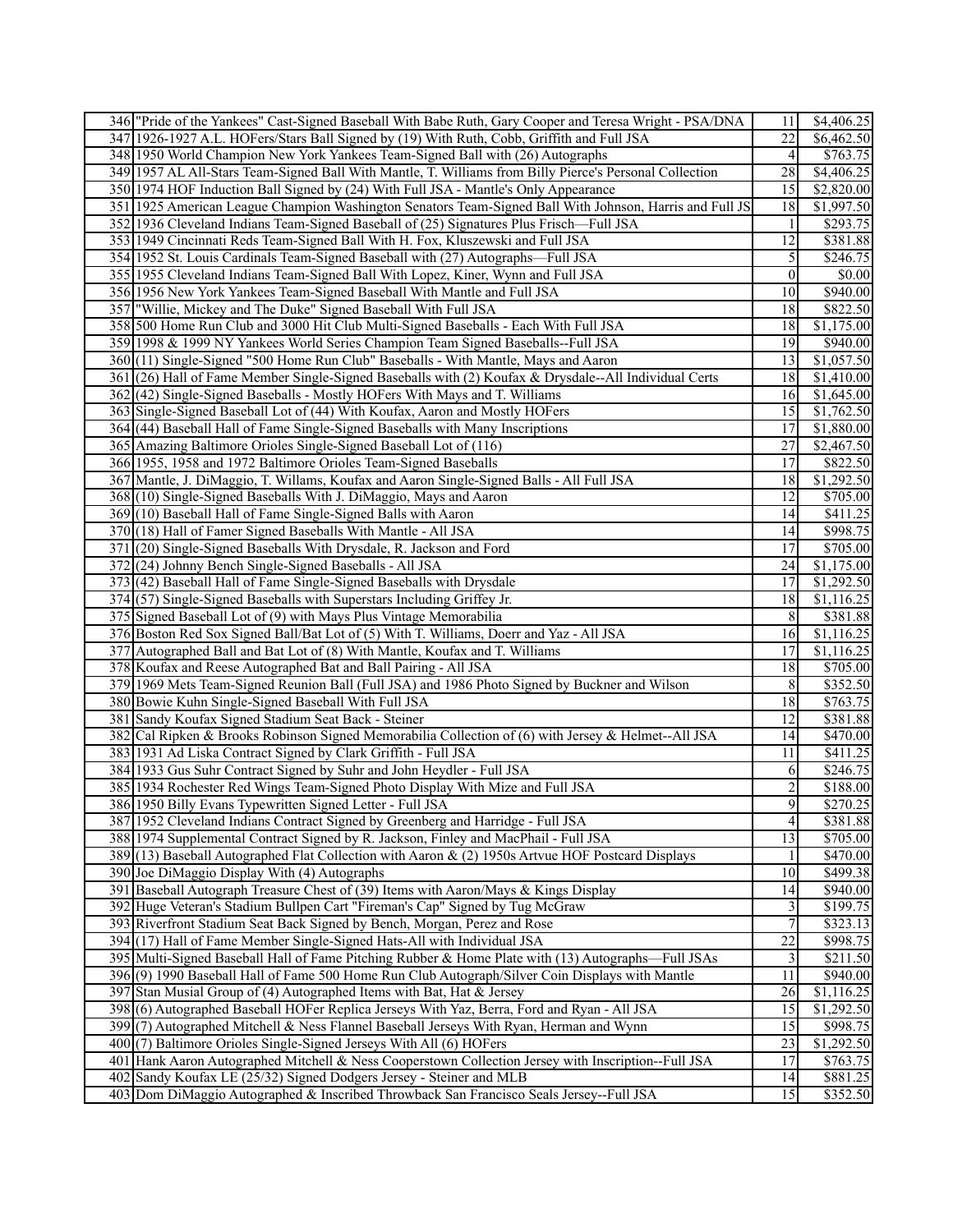| 404 Derek Jeter Signed and Inscribed Yankees Home Jersey - Steiner                                     | 17              | \$1,410.00        |
|--------------------------------------------------------------------------------------------------------|-----------------|-------------------|
| 405 1988 Mickey Mantle/Whitey Ford Fantasy Camp Dual-Signed Baseball Cap - Full JSA                    | 1               | \$293.75          |
| 406 Mickey Mantle Signed and Framed Newspaper Article - Full JSA                                       | $\vert 0 \vert$ | \$0.00            |
| 407 Mickey Mantle Single-Signed Baseball and Magazine Photo - Both With Full JSA                       | 19              | \$822.50          |
| 408 1958-1961 Jay Publishing Mickey Mantle Autographed Photo--PSA/DNA Authentic                        | 11              | \$558.13          |
| $409(2)$ Ted Williams Signed 16x20 Photos - Green Diamond                                              | $\mathfrak{S}$  | \$258.50          |
| 410 Sandy Koufax Signed LE 20x16 "15 K Game" Photo - Steiner and MLB                                   | 8               | \$270.25          |
| 411 Mickey Mantle Autographed 1952 Topps #311 Lithograph Print - Full JSA                              | $\overline{12}$ | \$646.25          |
| 412 Mickey Mantle Signed 1953 Topps #82 LE Lithograph Print - Full JSA                                 | 10              | \$646.25          |
| 413 1935 Diamond Stars #26 Pepper Martin Autographed Card--PSA/DNA Authentic                           | 6               | \$381.88          |
| 414 1958 Topps Baseball #47 Roger Maris Signed Rookie Card--BVG/JSA Authentic                          | 26              | \$1,645.00        |
| 415 Signed 1963 Topps Baseball #233 Casey Stengel--BVG/JSA Authentic                                   | 7               | \$188.00          |
|                                                                                                        | 5               |                   |
| 416 Ty Cobb Cut Signature With Full JSA                                                                |                 | \$558.13          |
| 417 Mel Ott Cut Signature With Full JSA                                                                | $\vert 0 \vert$ | \$0.00            |
| 418 Jackie Robinson Cut Signature With Full JSA                                                        | $\vert 4 \vert$ | \$558.13          |
| 419 Billy Southworth Cut Signature With Full JSA                                                       | $\overline{1}$  | \$176.25          |
| 420(2) 1969 Multi-Signed FDCs With Mantle, Koufax and Greenberg - Full JSA                             | $\sqrt{5}$      | \$381.88          |
| 421(8) Signed FDCs, Cachets and Flats With J. DiMaggio and (2) T. Williams                             | $\overline{5}$  | \$411.25          |
| 422 (28) 1959-1980s Los Angeles Dodgers Postcards/Photos with (19) Signed Including Koufax             | $\mathfrak{Z}$  | \$199.75          |
| 423(56) Autographed Yellow Hall of Fame Plaque Postcards With Hunter, Hubbell and Musial               | 8               | \$763.75          |
| 424 Tom Yawkey Signed Photograph With Full JSA                                                         | $\vert 4 \vert$ | \$440.63          |
| 425 Autographed Baseball Display Lot of (8) with Williams--All Individual JSA                          | 9               | \$499.38          |
| 426(31) Signed Hall of Fame LE Induction Day Photo/Stat 8x10 Cards-All JSA                             | 13              | \$763.75          |
| 427 1988 500 HR Club Lithograph Signed by (11) With Mantle, Mays and Williams - Full JSA               | $\overline{26}$ | \$1,880.00        |
| 428 Dodger Greats Canvas Print Signed by Koufax, Reese and Snider - Full PSA/DNA                       | 9               | \$381.88          |
| 429 500 HR Club and 3000 Hit Club Multi-Signed Lithos - Both Full JSA                                  | 22              | \$1,645.00        |
| 430 Bryce Harper Signed Original 16x20 Acrylic Painting-Full JSA                                       | 6               | \$528.75          |
| 431 Stephen Strasburg Signed Original 16x20 Acrylic Painting-Full JSA                                  | 1               | \$293.75          |
| 432 Baltimore Orioles Treasure Chest of Cards and Memorabilia                                          | 18              | \$646.25          |
| 433 Prominent Jewish Sports Figures Triple-Signed B'Nai B'Rith Mini Bat with Greenberg, Cosell & Veeck | 8 <sup>1</sup>  | \$381.88          |
| 434 Hall of Fame Bat Signed by (23) With Hunter, Gehringer and Musial - Full JSA                       | $\vert 4 \vert$ | \$440.63          |
| 435 1979 Baltimore Orioles Team-Signed Bat (Skaggs Gamer) With Full JSA                                | $\mathfrak{S}$  | \$282.00          |
| 436 1992 Boston Red Sox Team-Signed Bat With Boggs, Clemens and Full JSA                               | $\mathfrak{S}$  | \$258.50          |
| 437(11) Single-Signed Baseball Bats With Career Feat Inscriptions                                      | 11              | \$705.00          |
| 438 (13) Single-Signed HOFer Baseball Bats With Inscriptions                                           | 17              | \$1,057.50        |
| 439 (14) Hall of Famer Single-Signed Bats With Drysdale and Stargell                                   | 18              | \$1,292.50        |
| $440(24)$ Single-Signed Baseball Bats With Colavito and Uecker                                         | 14              | \$587.50          |
| 441 (85) 1966-1967 "The Sporting News" Signed Issues With Mays, Stram and Stargell                     | 20              | $\sqrt{1,116.25}$ |
| 442(91) Signed 1970-1971 "The Sporting News" Issues With (2) Abdul-Jabbar, (3) Mays and Wooden         | 23              | \$2,585.00        |
| 443(93) Signed 1974-1975 "The Sporting News" Issues With Aaron, (2) Erving and R. Jackson              | 21              | \$1,645.00        |
| 444 (87) Signed 1978-1979 "The Sporting News" Issues With E. Campbell, Abdul-Jabbar and Bird           | 14              | \$763.75          |
| 445 (87) 1982-1983 Signed "The Sporting News" Issues With Gretzky, R. Jackson, Holmes and McEnroe      | 21              | \$1,645.00        |
| 446 (6) Signed Baseball-Themed "The Sporting News" Issues With Finley and Kuhn - All Full JSA          | $\overline{7}$  | 3381.88           |
| 447 (12) Signed Baseball-Themed "The Sporting News" Issues With Aaron, Mays and "Lords of Baltimore"   | 23              | \$822.50          |
| 448(8) Multi-Signed "The Sporting News" Football-Themed Issues With (2) Payton and (3) Montana         | 16              | \$587.50          |
| 449 (10) Single-Signed "The Sporting News" Football-Themed Covers With Payton and (3) Namath           | 15              | \$940.00]         |
| 450 (11) Single-Signed Football-Themed "The Sporting News" Issues With Montana and Payton              | 19              | \$763.75          |
| 451(9) Multi-Signed Basketball-Themed "The Sporting News" Issues With Chamberlain and (3) Abdul-Jabbar | 11              | \$587.50          |
| 452 Ed Yost 1949 Washington Senators Signed Game-Worn Jersey - Full JSA                                | 19              | \$2,820.00        |
| 453 Ernie Banks 1961-1963 Signed Game-Used Bat With Full PSA/DNA and Full JSA                          | 31              | \$4,406.25        |
| 454 1973-1975 Rich Allen Professional Model Bat - Full PSA/DNA                                         | $\mathbf{3}$    | \$352.50          |
| 455 1990 Billy Ripken Signed Game-Used Cap and Bat Signed by Billy and Cal, Jr. - Full JSA             | 14              | \$1,057.50        |
| 456 Miguel Cabrera 2006 Signed Game-Used Bat                                                           | 11              | \$646.25          |
| 457 1989-2008 Baltimore Orioles Game-Used Bat and Cap Lot of (11)                                      | $\overline{3}$  | \$258.50          |
| 458 1946-1952 Boston Braves Game-Worn Jacket                                                           | 8               | \$1,292.50        |
| 459 1940-1946 New York Baseball Giants Game-Worn Jacket                                                | 23              | \$6,462.50        |
| 460 1976-1981 Chicago White Sox Game-Worn Bullpen Jacket                                               | 8               | \$440.63          |
| 461 Late-1960s/Early-1970s New York Mets Game-Worn Jacket                                              | $7\phantom{.}$  | \$440.63          |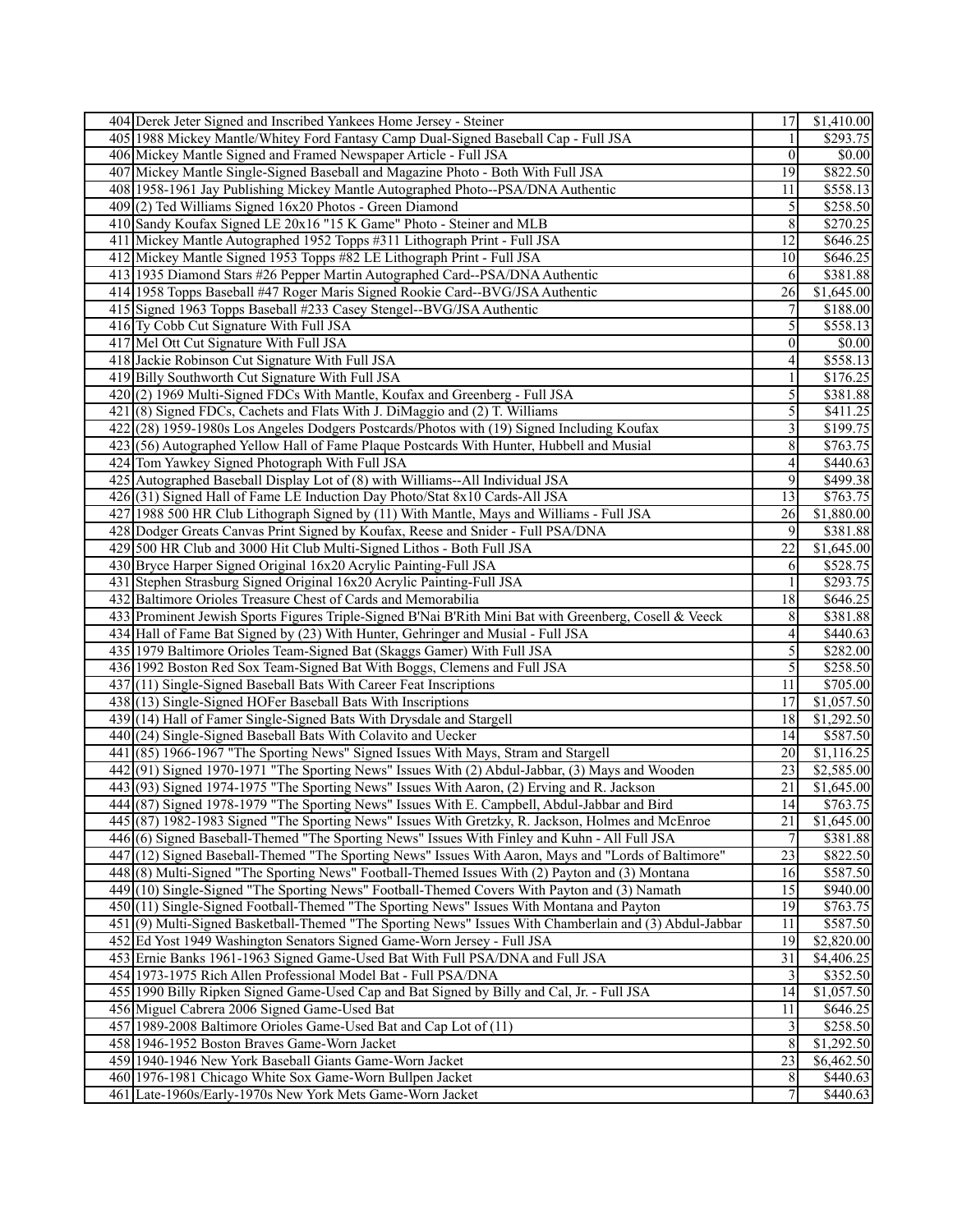| 462 Late-1950s St. Louis Cardinals Game-Worn Jacket                                                                                  | $\overline{5}$       | \$470.00               |
|--------------------------------------------------------------------------------------------------------------------------------------|----------------------|------------------------|
| 463 April 15, 2007 Dodger Stadium On-Deck Circle From Jackie Robinson Day                                                            | 15                   | \$1,175.00             |
| 464 Yunel Escobar 2009 Signed Game-Used Bat, Glove, Shoes and Batting Gloves                                                         | $\overline{2}$       | \$323.13               |
| 465(2) Chicago White Sox Game-Worn Caps With Early-1960s and Early-1980s                                                             | 1                    | \$176.25               |
| 466(3) 1966-1990 Atlanta Braves Game-Worn Caps                                                                                       | 7                    | \$258.50               |
| 467 1976 Chicago White Sox Game-Worn Road Cap - Rare One-Year Style!                                                                 | 14                   | \$587.50               |
| 468 Dale Murphy 1976-1980 Atlanta Braves Game-Worn Cap                                                                               | 9                    | \$411.25               |
| 469 1989-1997 Baltimore Orioles Game-Worn Bullpen Jacket                                                                             | $\vert 4 \vert$      | \$235.00               |
| 470 1990s Cleveland Indians Game-Worn Bullpen Jacket                                                                                 | 1                    | \$235.00               |
| 471 Mariano Rivera 2010 Signed Game-Worn Cleat With Steiner/Rivera Letter                                                            | 16                   | \$881.25               |
| 472 Roger Clemens 2001 Post-9/11 Game-Worn New York Yankees Cap - Steiner                                                            | 17                   | \$381.88               |
| 473(6) Game-Used Hockey Sticks With Brett Hull and Pat Lafontaine                                                                    | 6                    | \$235.00               |
| 474 1954 Bowman Football Complete Set (128/128) with (4) SGC Graded Keys                                                             | 14                   | \$763.75               |
| 475 1955 Bowman Football Complete Set of (160) Cards with (4) SGC Graded Stars                                                       | 20                   | \$1,116.25             |
| 476 1956 Topps Football Complete Set (120/120) with (3) SGC Graded Stars                                                             | 10                   | \$558.13               |
| 477 1957 Topps Football Complete Set of (154/154) with (4) SGC Graded Keys                                                           | 22                   | \$2,350.00             |
| 478 1958 Topps Football Complete Set of (132) Cards Plus Felt Initial (PSA 6) with (131) Graded [reserve met]                        | 9                    | \$2,350.00             |
| 479 1959 Topps Football Complete Set of (176) Cards with (8) SGC Graded Stars                                                        | 20                   | \$1,175.00             |
| 480 (3) 1954-1958 Topps and Bowman Football Partial/Starter Sets                                                                     | 8                    | \$440.63               |
| 481 1961 Topps Football Complete Set of (198) Cards with (4) SGC Graded Keys                                                         | 19                   | \$998.75               |
| 482 1961 Topps Football Complete Set (198/198) Plus 1959 & 1961 Starter Sets                                                         | 12                   | \$528.75               |
| 483 1964 Topps Football Complete Set (176/176) with (8) SGC Graded Stars including (2) Highest Graded                                | 21                   | \$1,527.50             |
| 484 1965 Topps Football Complete Set (176/176) with (18) SGC Graded Including SGC 60 Namath RC                                       | 10                   | \$2,115.00             |
| 485 1966 Topps Football Complete Set (132/132) with (4) SGC Graded Stars                                                             | 14                   | $\overline{$}763.75$   |
| 486 1966 & 1968 Topps Football Complete Sets with (7) 1966 Graded Keys Including SGC 86 Namath                                       | 24                   | \$1,997.50             |
| 487 1967 & 1969 Topps Football Complete Sets with (3) SGC Graded                                                                     | 11                   | \$1,057.50             |
| 488 1968 Topps Football 2nd Series Set of (88) With (355) Duplicates and (12) PSA Graded                                             | 25                   | \$1,762.50             |
| 489(6300+) 1955-1972 Topps, Bowman & Philadelphia Gum Football Cards                                                                 | 29                   | \$2,585.00             |
| 490 1977 Topps Football Hoard of $(10,000+)$ with Many Stars                                                                         | 11                   | \$646.25               |
| 491 $(10,000+)$ 1978 Topps Football Hoard with (8) #315 Dorsett RC                                                                   | 7                    | \$528.75               |
| 492 (10) Joe Montana and (6) Jerry Rice Topps Rookie Card Lot With (10) BGS Graded                                                   | 18                   | \$940.00               |
| 493 1984 Topps Football Rookie Card Lot of (180) With (11) BGS Graded Marino & Elway                                                 | 20                   | \$2,350.00             |
| 494 (16) 1948-1978 Football Graded Superstars with Baugh & Landry Rookies                                                            | 17                   | \$1,292.50             |
| 495 1948-1971 Football Shoebox Collection of (1747) Cards—Loaded with Stars                                                          | 28                   | \$2,937.50             |
| 496 (483) 1961-2000s Football Hall of Fame/Superstar Collection with Many Rookies—Loaded                                             | 22                   | \$1,410.00             |
| $497(6)$ 1976-1990 Football Complete Sets with SGC 84 Payton RC                                                                      | 10                   | \$499.38               |
| 498 Modern Football Hall of Fame Player Collections with (8,374) Cards Including (1,045) Inserts                                     | 9                    | \$528.75               |
| 499 Fran Tarkenton New York Giants Cards and Publications Lot of (42) With (2) Autographs                                            | $\vert 4 \vert$      | \$199.75               |
| 500 Y.A. Tittle 1950 Bread For Health Label                                                                                          | 14                   | \$558.13               |
| 501 Bowman Football Lot of (2) 1950 Baltimore Colts and (4) 1952 Dallas Texans                                                       | $\overline{7}$       | $\overline{$199.75}$   |
| 502 1958 Topps Football Near Set (112/132) with (7) Graded Plus (21) Duplicates                                                      | 14                   | \$352.50               |
| 503(3) 1976 Walter Payton Rookie Cards-All PSA Graded 6-8.5                                                                          | 18                   | \$998.75               |
| 504 Walter Payton Signed Chicago Bears Hat with Full JSA                                                                             | $\overline{2}$       | \$246.75               |
| 505 1981 & 1982 Fleer Team Action Football Group of (22) Signed Cards with Nitschke                                                  | 17                   | \$323.13               |
| 506 John Elway Signed Stanford Baseball Jersey                                                                                       |                      | \$152.75               |
| 507 1933 Rose Bowl Pitt vs. USC National Championship Ticket Stub & Program with (16) Signatures                                     | 6                    | \$282.00               |
| 508(2) "Hail To The Redskins" Sheet Music Pieces With 1938 Signed Original                                                           | 8<br>$\vert 4 \vert$ | \$152.75               |
| 509 John Riggins and George Allen 1970s Washington Redskins Payroll Checks                                                           | $\overline{7}$       |                        |
| 510 Walter Payton Signed and Inscribed Chicago Bears Helmet - Steiner [reserve met]                                                  | 6                    | \$223.25<br>\$1,880.00 |
| 511 Walter Payton 1979-1982 First Illinois Driver's License                                                                          | 19                   | \$1,410.00             |
| 512(61) HOFer Single-Signed Mini-Helmets With Unitas, Hornung and Butkus                                                             | 20 <sub>l</sub>      | \$3,231.25             |
| 513 1967 Green Bay Packers Super Bowl Champion Team-Signed Football With Lombardi and Full PSA/DNA                                   | 15                   | \$1,880.00             |
| 514 1960s-Modern Frank Tarkenton Vikings Treasure Chest of (89) Items with Modern Inserts & Autographs                               | $\overline{c}$       | \$499.38               |
|                                                                                                                                      | 10 <sup>1</sup>      |                        |
| 515 (10) NFL HOFer Single-Signed Full-Size Helmets With J. Brown and B. Sanders                                                      | 9                    | \$1,410.00             |
| 516(11) Multi/Single-Signed Green Bay Packer Mini-Helmets with Favre & R. White<br>517 Dallas Cowboys Signed Mini-Helmet Lot of (12) | 19                   | \$528.75<br>\$558.13   |
|                                                                                                                                      |                      | \$499.38               |
| 518 Baltimore Colts/Ravens Signed Mini-Helmet Collection of (14) With Unitas - All JSA                                               | 13                   |                        |
| 519 (19) Pro Football Hall of Fame Multi/Single-Signed Helmets with (46) Autographs                                                  | 13                   | \$763.75               |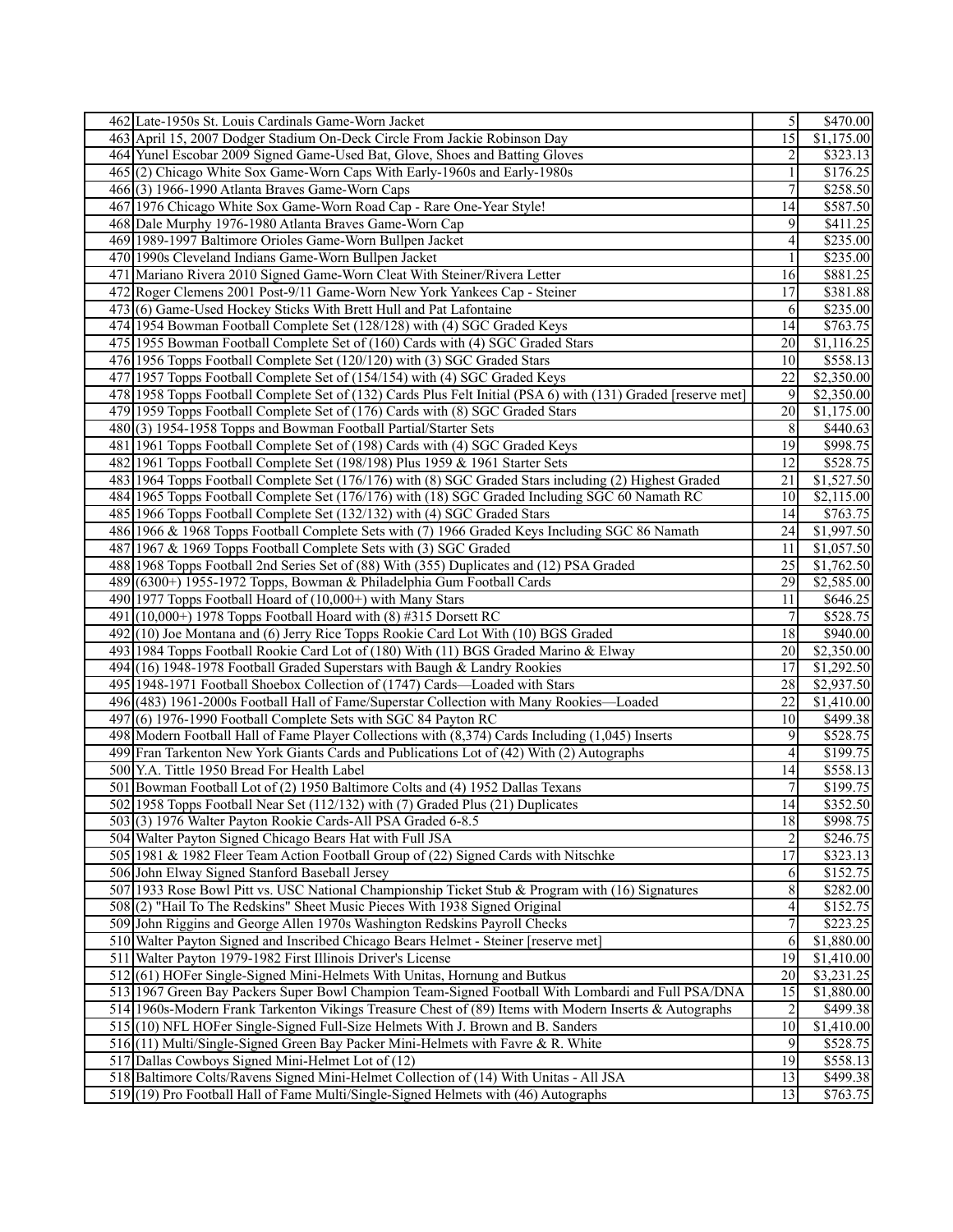| 520(25) Heisman Trophy Award Winner Single-Signed Mini Helmets                                         | 21               | \$1,175.00             |
|--------------------------------------------------------------------------------------------------------|------------------|------------------------|
| 521 (27) Football Single-Signed Mini Helmets with R. Lewis & Seau                                      | 16               | \$881.25               |
| 522(30) Washington Redskins Single-Signed Mini Helmets with Gibbs                                      | 13               | \$881.25               |
| 523 Washington Redskins Autographed Memorabilia Collection of (8)                                      | 9                | \$499.38               |
| 524(2) Brett Favre Signed and Inscribed Full-Size Helmets                                              | 6                | $\overline{$499.38}$   |
| 525(3) HOFer Multi-Signed Full-Size Helmets With Packers, Raiders and Steelers                         | 19               | \$1,116.25             |
| 526 Dallas Cowboys Signed Display Lot of (8) with Full-Sized Helmet Signed by (4) HOFers               | 11               | \$381.88               |
| 527 NFL Hall of Famers Multi-Signed Helmet Lot of (9) With Montana and Unitas                          | 31               | \$2,467.50             |
| 528(8) Autographed Footballs With Favre and Seau                                                       | 19               | \$587.50               |
| 529(3) Multi-Signed NFL Defensive Greats Four-Number Jerseys - With "Steel Curtain"                    | 14               | \$499.38               |
| 530 Chicago Bears/Gale Sayers Autograph Lot of (5)                                                     | 12               | \$411.25               |
| 531(3) NFL Defensive Quartets Multi-Signed Displays - All Full JSA                                     | $\mathfrak{S}$   | \$293.75               |
| 532 1963 Hall of Fame Dedication Program Signed by (9) With Grange, Nagurski and Full JSA              | 20               | \$1,116.25             |
| 533 1965 Chicago Bears Media Guide Signed by (48) With Piccolo, Sayers, Butkus, Halas and Full JSA     | 22               | \$822.50               |
| 534 Baltimore Colts/Ravens Treasure Chest With (2) Unitas Signed Photos                                | 14               | \$528.75               |
| 535(9) Baltimore Colts Legends Single-Signed Baseballs With Unitas - All JSA                           | 14               | \$528.75               |
| 536 Baltimore Colts Autograph Collection of (12) With Unitas Signed Jersey                             | 16               | $\overline{$998.75}$   |
|                                                                                                        | $\boldsymbol{7}$ |                        |
| 537 Football Autographed Display Lot of (4) with Marino, Montana and Rice--All JSA Certs               |                  | \$246.75               |
| 538 Victor Cruz Signed Original 16x20 Acrylic Painting-Full JSA                                        | $\vert 4 \vert$  | \$270.25               |
| 539 1932 Boston Braves/Redskins vs. Portsmouth Spartans Original Photo                                 | 18               | \$940.00               |
| 540 1939 Massillon Football Panoramic Photo With Paul Brown                                            | 6                | \$352.50               |
| 541 (4) Vintage Native American Football Cabinet/News Service Photo Lot                                | 16               | $\overline{$499.38}$   |
| 542 Vintage Football Photo Collection of (6) With Marshall and Parker Original Type I Photos           | 0                | \$0.00                 |
| 543 Football Cabinet and Panoramic Photo Lot of (7) With Army-Navy Panoramic                           | $\overline{12}$  | \$411.25               |
| 544 Vintage College Football Photo Collection of (8) With Rockne and H. Hoover                         | $\vert 4 \vert$  | \$223.25               |
| 545 1961-62 Essex Meats St. Louis Hawks Set of (13) Cards                                              | $\overline{3}$   | \$258.50               |
| 546 1961-62 Fleer Basketball #38 Bill Russell BVG 9                                                    | 9                | \$1,057.50             |
| 547(11) 1961-62 Fleer Basketball Singles with Chamberlain RC                                           | 11               | \$440.63               |
| 548 1969-70 Topps Basketball Complete Set (99/99) Plus Rulers Starter Set (8/23)                       | 10 <sup>1</sup>  | \$411.25               |
| 549(2) 1970-71 Topps Basketball Partial Uncut Sheets with (2) Chamberlain                              | 17               | \$646.25               |
| 550 1986-87 Fleer Basketball #57 Michael Jordan RC BGS 9                                               | 13               | \$1,527.50             |
| 551 1986-87 Fleer Basketball Complete Set (132/132) Plus (11/11) Stickers with #57 Jordan RC (PSA 9)   | 15               | \$1,997.50             |
| 552 1986-1990 Fleer Basketball Complete Set Run of (4) with PSA 8.5 Jordan RC                          | 32               | \$3,525.00             |
| 553 Enormous NBA "Living Legends" LE Display Signed by (60) With Jordan, Magic, LeBron and Full JSA    | 6                | \$6,462.50             |
| 554 NCAA Basketball LE "Coaches vs. Cancer" Litho Signed by (28) With Majerus and Krzyzewski - Steiner | 10               | \$646.25               |
| 555 1982-83 UNC Tar Heels Team-Signed Basketball With Jordan, Smith and Full PSA/DNA and JSA           | 12               | \$2,467.50             |
| 556(6) 1973-1980 Topps Basketball Complete/Near Sets Plus (1059) 1961-1987 Singles                     | 21               | \$1,762.50             |
| 557 (3) 1976-77 Topps Basketball Wax Boxes Plus (1) 1980-81 Topps Basketball Partial Box               | 17               | \$2,585.00             |
| 558 Len Bias Cut Signature PSA/DNA Authentic                                                           | 10 <sup>1</sup>  | \$528.75               |
| 559 1976 "Pistol Pete" Signed Envelope With "N.O. Jazz" Inscription - Full JSA                         | 16               | \$440.63               |
| 560 Wilt Chamberlain/Bill Russell Dual-Signed 16x20 Photo - Full JSA                                   | 17               | \$940.00               |
| 561 LeBron James LE Signed 2006 NBA All-Star Game Basketball With Inscription - UDA                    | 10               | \$440.63               |
| 562(8) Autographed Full-Size Basketballs With Auerbach/Russell and Shaq - JSA and UDA                  | 19               | $\overline{$881.25}$   |
| 563 1987 Indiana University Oversized NCAA Championship Ring                                           | 14               | \$411.25               |
| 564 Autographed 1948 1st Edition Book "Championship Golf" by "Babe" Didrikson Zaharias-Full JSA        | 8                | \$411.25               |
| 565 Tiger Woods Signed and Framed LE Print With Rare "Tiger Slam" Inscription - UDA                    | 8                | \$881.25               |
| 566 Tiger Woods Signed and Framed LE "Sunset" Canvas Print - UDA                                       | 6                | \$646.25               |
| 567(7) Single-Signed Golf Flags With McIlroy, Couples and Furyk                                        | $\vert$          | \$381.88               |
| 568(4) Arnold Palmer Single-Signed Items with Putter                                                   | 19               | \$499.38               |
| 569 Large Framed "Legends of Golf" Artwork                                                             | $\vert 0 \vert$  | \$0.00                 |
| 570 Vintage Golf Club and Bag Lot with (15) Hickory Shafts and (7) 1930s-1960s Bags                    | $\overline{3}$   | \$282.00               |
| 571 Muhammad Ali Signed Salvino Statue in Original Box--#/400                                          | 12               | \$587.50               |
| 572 Muhammad Ali Autographed 20x16 Framed Photo of 1965 Knockout of Liston - Steiner COA               | 18               | $\overline{$1,057.50}$ |
| 573 Rocky Marciano Autographed Framed Poster - Full JSA                                                | 18               | \$1,116.25             |
| 574 Rocky Marciano Signed Personal Check Display - Full PSA/DNA                                        | 12               | \$822.50               |
|                                                                                                        |                  |                        |
| 575 Muhammad Ali Signed "aka Cassius Clay" Lithograph - Full JSA                                       | 19               | \$1,057.50             |
| 576(31) Manny Pacquiao Autographed Collection with Glove & Baseball                                    | $\mathfrak{S}$   | \$352.50               |
| 577 1931-2012 Indianapolis 500 Program Collection of (77) with 1946-2000 Run                           | 20               | \$646.25               |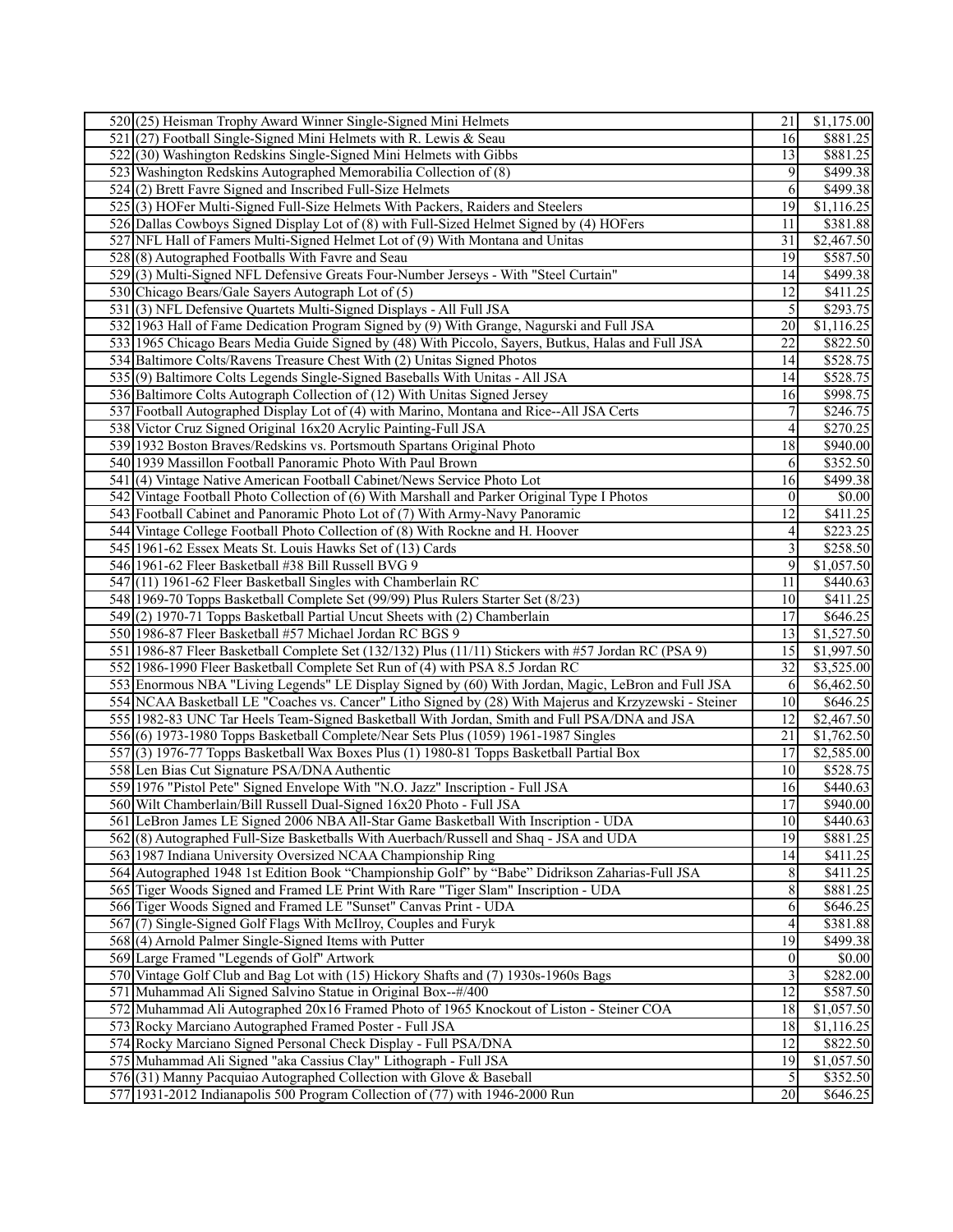| 578 (10) Dale Earnhardt Jr. Autographed Framed Sam Bass Lithographs - All JSA                                                           | 10                      | \$587.50               |
|-----------------------------------------------------------------------------------------------------------------------------------------|-------------------------|------------------------|
| 579 1889 N165 Goodwin "Games & Sports" Partial Set of (24) Different with Football                                                      | 7                       | $\sqrt{411.25}$        |
| 580 1900s-Modern Soccer Treasure Chest of Cards, Trophies and Photos with Olympic and NCAA Medals                                       | 16                      | \$558.13               |
| 581 Vintage Tennis Racket and Equipment Lot with (52) Rackets Including (23) Player Models                                              | 7                       | \$440.63               |
| 582 (1630+) 1887-1980s Multi-Sport Oddball Set & Singles Treasure Chest                                                                 | 17                      | \$3,818.75             |
| 583 (763) 1950-1963 Baseball & Football Shoebox Collection with Unitas & Killebrew Rookies                                              | 14                      | \$1,527.50             |
| 584 (279) 1957-1974 Baseball & Football Card Collection with Several Stars including Unitas Rookie                                      | 9                       | \$1,057.50             |
| 585 (52) 1951-1985 Multi-Sport Wax/Cello Packs                                                                                          | 20                      | \$1,057.50             |
| 586 1956-1991 Baltimore Orioles & Colts Singles Collection of (1522) Cards                                                              | 18                      | \$1,116.25             |
| 587 1980s-2000s Multi-Sport Wax & Set Group of (220+) with (14) Cases                                                                   | 28                      | \$1,116.25             |
| 588(4) 1933 Sport King Gum SGC Graded Cards with Grange & Hagen                                                                         | 12                      | \$1,292.50             |
| 589(31) 1948-1978 Baseball & Football Graded Superstars with Mantle & Landry RC                                                         | 15                      | \$1,410.00             |
| 590 1952-1977 Football & Basketball Card Shoebox Collection of (1532) Cards                                                             | 21                      | \$940.00               |
| 591 1930s Coca-Cola "All-Time Favorites" Gene Tunney and Bobby Jones Displays                                                           | $\overline{\mathbf{3}}$ | \$282.00               |
| 592(14) c.1940s Multi-Sport/College Pennants with (6) NFL, (3) MLB & (5) NCAA                                                           | $\overline{7}$          | \$352.50               |
| 593 1970 Action Cartridge Films Lot of (5) with Original Boxes and Viewer                                                               | $\overline{3}$          | \$223.25               |
| 594 Multi-Sport Autograph Collection of (20) With (2) R. Jackson, Nicklaus and (4) J. Frazier                                           | 13                      | \$499.38               |
| 595 Autographed Multi-Sport Balance of Collection with Montana, Brown and Ryan--All JSA                                                 | 16                      | \$705.00               |
| 596 Multi-Sport Autograph Balance of Collection With J. DiMaggio, Hunter and Staubach                                                   | $\,8$                   | \$558.13               |
| 597 (68) Multi-Sport Signed Cachets with Ashe, (2) Palmer, (2) Schmeling & More                                                         | 23                      | \$1,116.25             |
| 598 Multi-Sport Signed & Unsigned Treasure Chest of Memorabilia with Aaron, DiMaggio, Mays & Williams                                   | 16                      | \$1,057.50             |
| 599 Vintage Cleveland Indians & Browns Memorabilia Collection                                                                           | 17                      | $ $ \$940.00           |
| 600 (263) 1980s-1990s Multi-Sport Small Set/Oddball Treasure Chest with Signed Cards                                                    | 10                      | \$293.75               |
|                                                                                                                                         | 10 <sup>1</sup>         | \$881.25               |
| 601 1970s-1980s Topps Basketball and Hockey Rookie Stars Lot of (4) - All PSA 8                                                         |                         | $\overline{$117.50}$   |
| $602(10)$ 1981-1986 Baseball & Non-Sport Uncut Sheets                                                                                   | $\mathbf{1}$            | \$822.50               |
| 603 1890 N216 Kinney Brothers Animals Complete SGC Graded Set (25/25)                                                                   | $\overline{17}$         |                        |
| 604 1890 N458 Hard-A-Port Cut Plug Burlesque SGC Graded Set of (53) Playing Cards including Joker                                       | 9                       | $\overline{$822.50}$   |
| 605 1910 E3 American Caramel U.S. Battleships Complete SGC Graded Set of (21) Cards                                                     | 10                      | \$411.25<br>\$2,820.00 |
| 606 (1120) 1880s-1910s Non-Sport Tobacco Card Hoard                                                                                     | 20                      |                        |
|                                                                                                                                         |                         |                        |
| 607 (776) 1909-1911 Non-Sport Tobacco Cards with Partial Sets                                                                           | 8                       | \$528.75               |
| 608 (303) 1938-1942 Non-Sport Shoebox Collection of War Issues                                                                          | $\overline{13}$         | \$881.25               |
| $609$ (1285+) 1910s-1970s Non-Sport Treasure Chest                                                                                      | 23                      | \$881.25               |
| 610 1950s Non-Sport Shoebox Collection of (630+) with Davy Crockett and Look 'n See                                                     | 26                      | \$1,116.25             |
| 611 (3) 1964-1967 Donruss/Leaf Non-Sport Display Boxes--All GAI Graded                                                                  | 6                       | \$235.00               |
| 612 Barack Obama Signed Display With Bears Jersey - Full JSA                                                                            | $\overline{3}$          | \$528.75               |
| 613 U.S. President and Vice-President Autographed Display Lot of (3) with Eisenhower & Bush-Full JSA                                    | $8\,$                   | \$381.88               |
| 614 Mikhail Gorbachev Signed Framed Display Lot of (3)                                                                                  | $\overline{13}$         | \$499.38               |
| 615 (8) Signed Political Autobiographies With J. Carter and G. W. Bush - Individually Certed                                            | $\mathfrak{S}$          | \$411.25               |
| 616 1897 McKinley/Hobart Inaugural Ball Program and Dance Card in Gorgeous Condition                                                    | $\mathbf{1}$            | \$235.00               |
| 617 Lafayette Foster Signed Check in Display with Full JSA                                                                              | $\mathfrak{S}$          | \$188.00               |
| 618 1961 John F. Kennedy Framed Presidential Inauguration Invitation Display                                                            | 6                       | \$176.25               |
| 619 1903-1907 Run of (5) U.S. Naval Academy "Lucky Bag" Yearbooks                                                                       | $\overline{4}$          | \$258.50               |
| 620 1904-S \$20.00 "Double Eagle" Liberty Head Gold Piece Graded MS63 by NGC                                                            | 9                       | \$2,702.50             |
| 621 1916-1969 U.S. Silver Half-Dollar Lot of (180) with (60+) Walking Liberty Type                                                      | 14                      | \$2,115.00             |
| $622$ (76) Silver U.S. Coins with (32) Dollars and (44) Half-Dollars                                                                    | 9                       | \$1,292.50             |
| 623(48) 1864 Confederate Currency Banknotes with (24) \$20 (Twenty Dollar) & (24) \$10 (Ten Dollar) Notes                               | 15                      | \$1,645.00             |
| 624 1920s-1960s Silver U.S. Quarter Lot of (220+) with (40+) Standing Liberty Type                                                      | 14                      | \$1,292.50             |
| 625 1920-1964 U.S. Nickel & Dime Lot of $(700+)$ Coins Including $(600+)$ with Silver Content                                           | 6                       | \$1,175.00             |
| 626 1950-1963 Franklin Proof Silver Half-Dollar Complete (14) Coin/Year Run                                                             | 18                      | \$881.25               |
| 627 U.S. Coin Balance of Collection with (20+) Silver Dollars                                                                           | 8                       | \$940.00               |
| 628 U.S. and Foreign Coin Treasure Chest of (500+) Including Silver and Type Coins                                                      | 13                      | $\overline{$}411.25$   |
| 629 California Gold Rush Nugget From 1857 Shipwreck                                                                                     | 7                       | \$270.25               |
| 630 1910 \$2.50 "Quarter-Eagle" Indian Head Gold Piece                                                                                  | 11                      | \$440.63               |
| 631 Judy Garland Signed Album Page - JSA/BVG 6                                                                                          | $\overline{17}$         | \$528.75               |
| 632 Apollo XIII Commander Jim Lovell Signed Photo Display                                                                               | $\mathbf{3}$            | \$164.50               |
| 633 Neil Armstrong Signed Two-Page 1970 Correspondence With Full JSA [reserve not met]                                                  | 12                      | \$0.00                 |
| 634 Neil Armstrong Signed 8x10 With Apollo 11 Keychain and Matchbook - Full JSA<br>635 Gus Grissom Signed 8x10 Photograph With Full JSA | $\overline{7}$<br>10    | \$940.00<br>\$323.13   |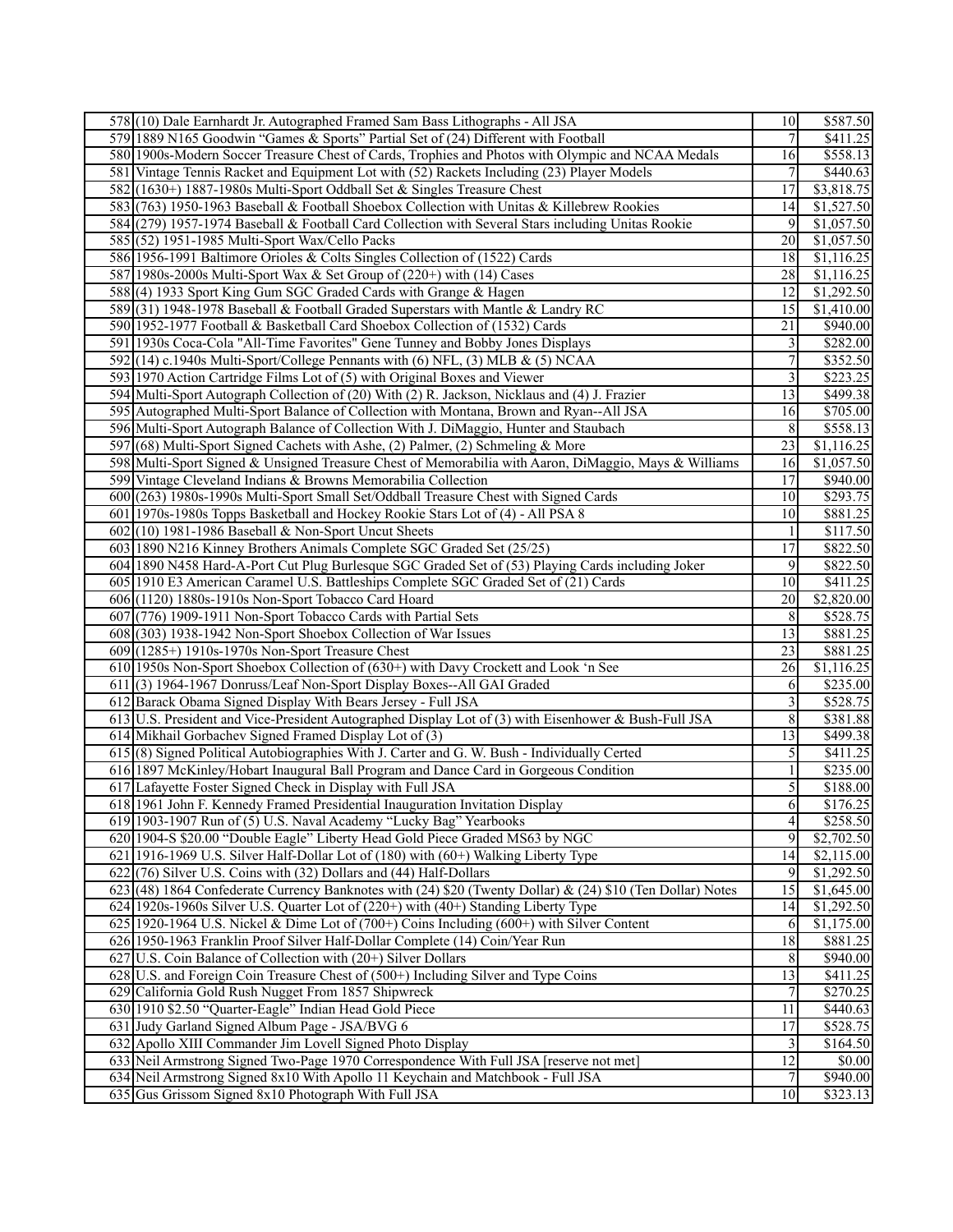| 636 Elvis Presley Signed Souvenir Tour Program - Full JSA                                              | 17              | \$2,467.50            |
|--------------------------------------------------------------------------------------------------------|-----------------|-----------------------|
| 637 Beatles 1966 Candlestick Park Full Ticket From Final Concert                                       | 10              | \$558.13              |
| 638 1969 Atlantic Records Original Led Zeppelin 38x20 Promotional "Radio Station" Blimp Balloon        | 9               | \$323.13              |
| 639 (4) Late 1800s-Early 1900s Trade Card Scrapbooks-Loaded                                            | 17              | \$587.50              |
| 640(2) Original Airplane Fabric Displays With "Vin Fiz" and "Chicago"                                  | 1               | \$176.25              |
| 641 1939 N.Y. World's Fair Memorabilia Lot of (60+) with Cane Chair, Pennants and (2) Trams            | 10              | \$411.25              |
| $642$ (58) Vintage Tourist & Destination Pennants in Various Sizes                                     | 5               | \$223.25              |
| 643 Vintage Car/Plane/Ship Model Kit Lot of (50+) with Revell Cutty Sark                               | $\overline{27}$ | \$2,115.00            |
| 644 1938-1971 Life Magazine Collection of (177)                                                        | 8               | \$270.25              |
| 645 (48) 1950s-1960s Collegiate and Destination Pennants with Army, Navy and Notre Dame                | 23              | \$822.50              |
| 646 1970s Poster Collection of (700+) with Blacklight and Rock 'n' Roll                                | 25              | \$763.75              |
| 647 Hirschfeld Alfred Hitchcock TV Guide Cover Portrait Illustration Board Print                       | 1               | \$293.75              |
| 648 1957-1979 TV Guide Run of (675+) with Many 1st Appearances Including Batman and Star Trek          | 22              | \$940.00              |
|                                                                                                        |                 | \$381.88              |
| 649 Autographed Entertainers Display Lot of (19) With B. Crane, G. Burns, A. Hale and R. Moore         | 11              |                       |
| 650 Actors/Entertainers Signed Flats Lot of (100+) With Dangerfield, Norris, Stallone                  | 26              | \$1,410.00            |
| 651 Star Trek: The Next Generation Cast Signed LE Photo Display with Full JSA                          | 10              | \$381.88              |
| 652(2,000+) 1940s-1980s Mexican/Spanish Lobby Cards Loaded with Stars                                  | 14              | $\overline{1,116.25}$ |
| 653 1940s-1950s "Golden Age" Comic Book Collection of (360+) with Superman & Action Comics Titles-Load | 22              | \$1,762.50            |
| 654 Bob Kane Original 23x18 Batman & Robin Signed Sketch with Full JSA                                 | 9               | \$440.63              |
| 655 Carrie Underwood Signed Philadelphia 76ers Jersey                                                  | 3               | \$282.00              |
| 656 1950s-Present NHL Autograph Book with (110+) Hofer & Star Signatures--Full JSA [reserve not met]   | 5               | $\overline{$0.00}$    |
| 657 Incredible Hockey Original Six Autographed Hoard of (565) Cards & Flats—Loaded                     | 36              | \$3,231.25            |
| 658 1933 CCM Hockey Premiums Set of (5) with Original Mailer                                           | -1              | \$293.75              |
| 659 (224) 1968 O-Pee-Chee Hockey Puck Stickers from Vending                                            | 23              | \$1,527.50            |
| $660(13)$ 1974-1982 Topps Hockey Vending Boxes                                                         | 30              | \$7,637.50            |
| 661 1979-80 Topps and 1985-86 Topps/OPC Hockey Complete Sets with PSA 8 Gretzky RC                     | $\overline{7}$  | \$822.50              |
| 662 1979-80 Topps Hockey Complete Set of (264) With PSA 8 Gretzky RC                                   | 10 <sup>1</sup> | \$558.13              |
| 663(7) 1969 Topps Baseball Stamps Unopened Packs                                                       | 13              | \$440.63              |
| 664 1971 Topps Baseball Rack Pack                                                                      | 18              | \$1,645.00            |
| 665(2) 1972 Topps Baseball Series 1 Wax Packs--Both PSA 6                                              | 8               | \$411.25              |
| 666 (163) 1985-1993 Baseball Update/Traded Sets                                                        | 13              | \$381.88              |
| 667 (12) 1987-1991 Topps Tiffany & Fleer Glossy Baseball Complete Sets                                 | 16              | \$411.25              |
| 668(8) 1989-1992 Baseball Wax Boxes with (5) 1989 Upper Deck High Numbers                              | 13              | \$528.75              |
| 669(4) 1992 Topps Baseball Vending Cases                                                               | 3               | \$258.50              |
| 670 1967 Topps Football Wax Pack PSA 6                                                                 | 15              | \$470.00              |
| $671(2)$ 1978-79 Topps Basketball Wax Boxes with Missing Lids                                          | 11              | \$528.75              |
| 672 1954-55 Gunther Beer Baltimore Bullets Al Roges Autographed Card                                   | 11              | \$270.25              |
| 673 1954-55 Gunther Beer Baltimore Bullets Paul Hoffman Signed Card                                    | 8               | \$211.50              |
| 674 1970-1979 Lot of (9) Horse Racing Programs With "Secretariat," "Seattle Slew" and "Affirmed"       | 11              | \$323.13              |
| 675 (11) 1970 Topps Bobby Sherman Plaks--Test Issue                                                    | 3               | \$141.00              |
| 676 1973 Franklin Mint Sterling Silver Football Hall of Fame (Coin) Medals with Display Plaques        | 14              | \$440.63              |
| 677 2001 Fleer Legacy Derek Jeter Collection Game-Used Jersey/Auto--BGS/JSA 9 Auto 10                  | $\sqrt{8}$      | \$822.50              |
| 678 May 19, 1918 OAL Reach Baseball From Washington Senators First-Ever Sunday Home Game               | 6               | $\overline{$881.25}$  |
| 679 Cecil Travis Signed 1945-1947 Washington Senators Road Jersey - Partially Restored                 | $\sqrt{5}$      | \$1,292.50            |
| 680 1920 World Series PSA "Authentic" Ebbets Field Full Press Ticket - Lone Graded [reserve met]       | 10              | \$2,232.50            |
| 681 1934 Polo Grounds MLB All-Star Game Program [reserve met]                                          | 5               | \$1,116.25            |
| 682 1962 Post Canadian Grape Nuts Complete Unopened Box with Baseball Cards Including Maris            | 15              | \$1,057.50            |
| 683 1962 Post Canadian Grape Nuts Complete Unopened Box with Baseball Cards Including Mays             | 24              | \$2,702.50            |
| 684 Rare 1924 Walter Johnson Postcard With 1925 World Series Content                                   | 25              | \$2,467.50            |
| 685 1935 Diamond Star Graded Lot of (7) Cards with (3) Hall of Famers                                  |                 | \$470.00              |
| 686 1939 Yankee Stadium All-Star Game Program and Ticket Stub                                          | 4               | \$528.75              |
| 687 1969 NY Mets World Series Game 3 Full Ticket PSA 5-Ryan's Only World Series Appearance             | 1               | \$587.50              |
| 688(4) 500 Home Run Game Full Tickets-All PSA Graded GEM MT-10                                         | $\vert 0 \vert$ | \$0.00                |
| 689(4) No-Hitter Full Tickets-All PSA Graded                                                           | $\overline{0}$  | \$0.00                |
| 690(2) July 31, 1932 Programs From Indians First Game at Municipal Stadium                             | 9               | \$293.75              |
| 691 1954 Red Man Tobacco Eddie Mathews-BVG Graded (MINT-9)                                             | $8\,$           | \$558.13              |
| 692 Eddie Murray 500 Home Run Game Full Ticket-PSA Graded (GEM MT-10)                                  | 2               | \$323.13              |
| 693 1994 Michael Jordan Game-Used Baseball Bat With Full PSA/DNA                                       | 19              | \$1,997.50            |